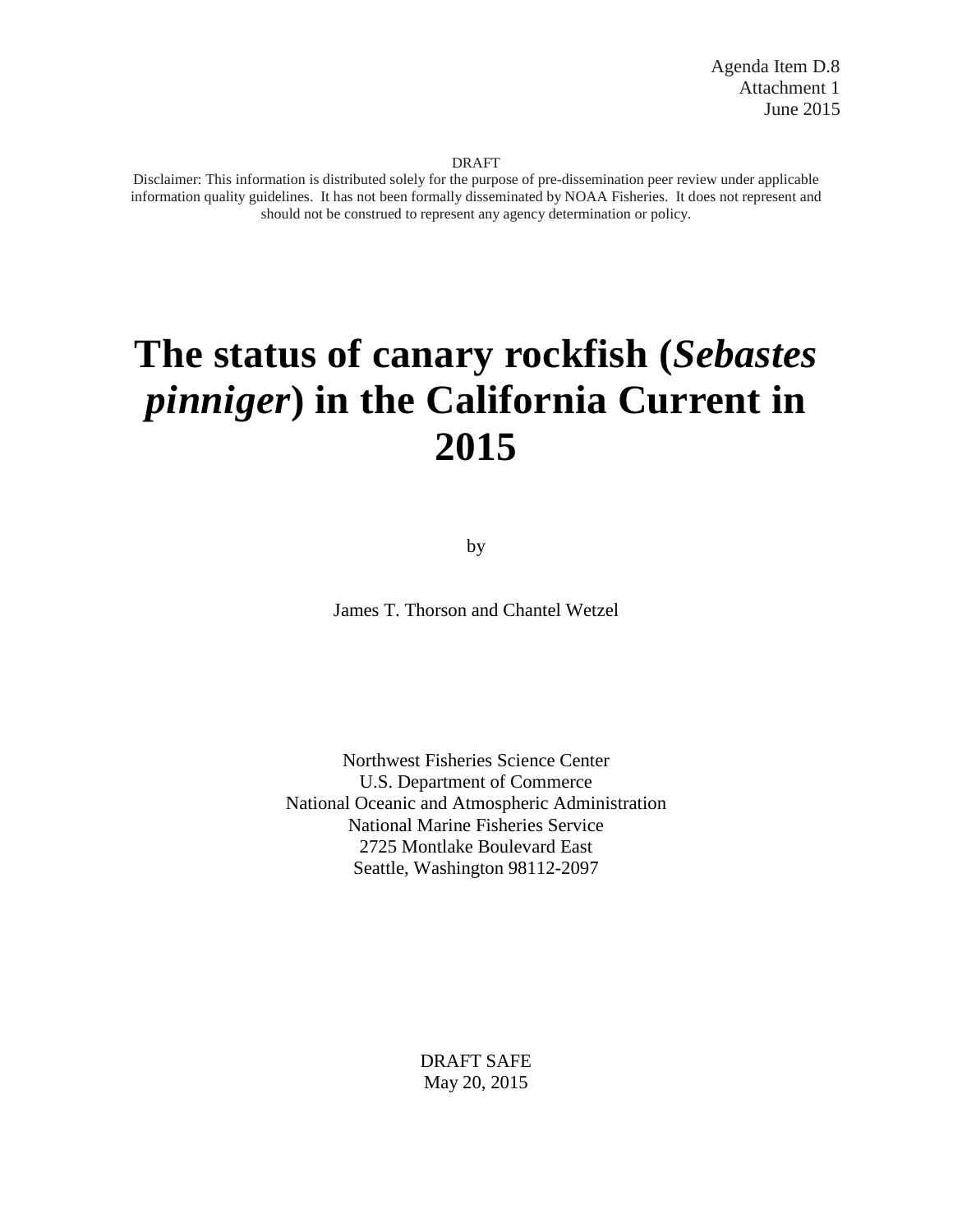| $\mathbf 1$           |                                                                              |  |
|-----------------------|------------------------------------------------------------------------------|--|
| 1.1                   |                                                                              |  |
| 1.2                   |                                                                              |  |
| 1.3                   | Ecosystem Considerations  Error! Bookmark not defined.                       |  |
| 1.4                   |                                                                              |  |
| 1.5                   | Management History and Performance Error! Bookmark not defined.              |  |
| 1.6                   | Fisheries off Canada, Alaska, and/or Mexico  Error! Bookmark not defined.    |  |
|                       |                                                                              |  |
| 2 <sup>7</sup><br>2.1 |                                                                              |  |
| 2.1.1                 | Data sources used in the assessment Error! Bookmark not defined.             |  |
| 2.1.2                 |                                                                              |  |
| 2.1.3                 | Fishery-independent data  Error! Bookmark not defined.                       |  |
| 2.1.4                 | Fishery-dependent data Error! Bookmark not defined.                          |  |
| 2.1.5                 | Estimates of life history parameters Error! Bookmark not defined.            |  |
| 2.1.6.                | Environmental or ecosystem data included in the assessment  Error!           |  |
|                       | Bookmark not defined.                                                        |  |
|                       | 2.2. History of Modeling Approaches Used for this Stock  Error! Bookmark not |  |
| defined.              |                                                                              |  |
|                       |                                                                              |  |
| 2.2.2.                | Notes regarding STAR panel recommendations in 2005 benchmark                 |  |
|                       |                                                                              |  |
| 2.2.3.                | Response to recommendations for future research in the 2007 benchmark        |  |
|                       |                                                                              |  |
|                       | 2.2.4. Consultation with AP and MT representatives  Error! Bookmark not      |  |
| defined.              |                                                                              |  |
|                       |                                                                              |  |
| 2.3.1.                | Bridge from the 2011 update assessment  Error! Bookmark not defined.         |  |
| 2.3.2.                | Definition of fleets and areas  Error! Bookmark not defined.                 |  |
| 2.3.3.                | Stock Synthesis version Error! Bookmark not defined.                         |  |

## **Table of Contents**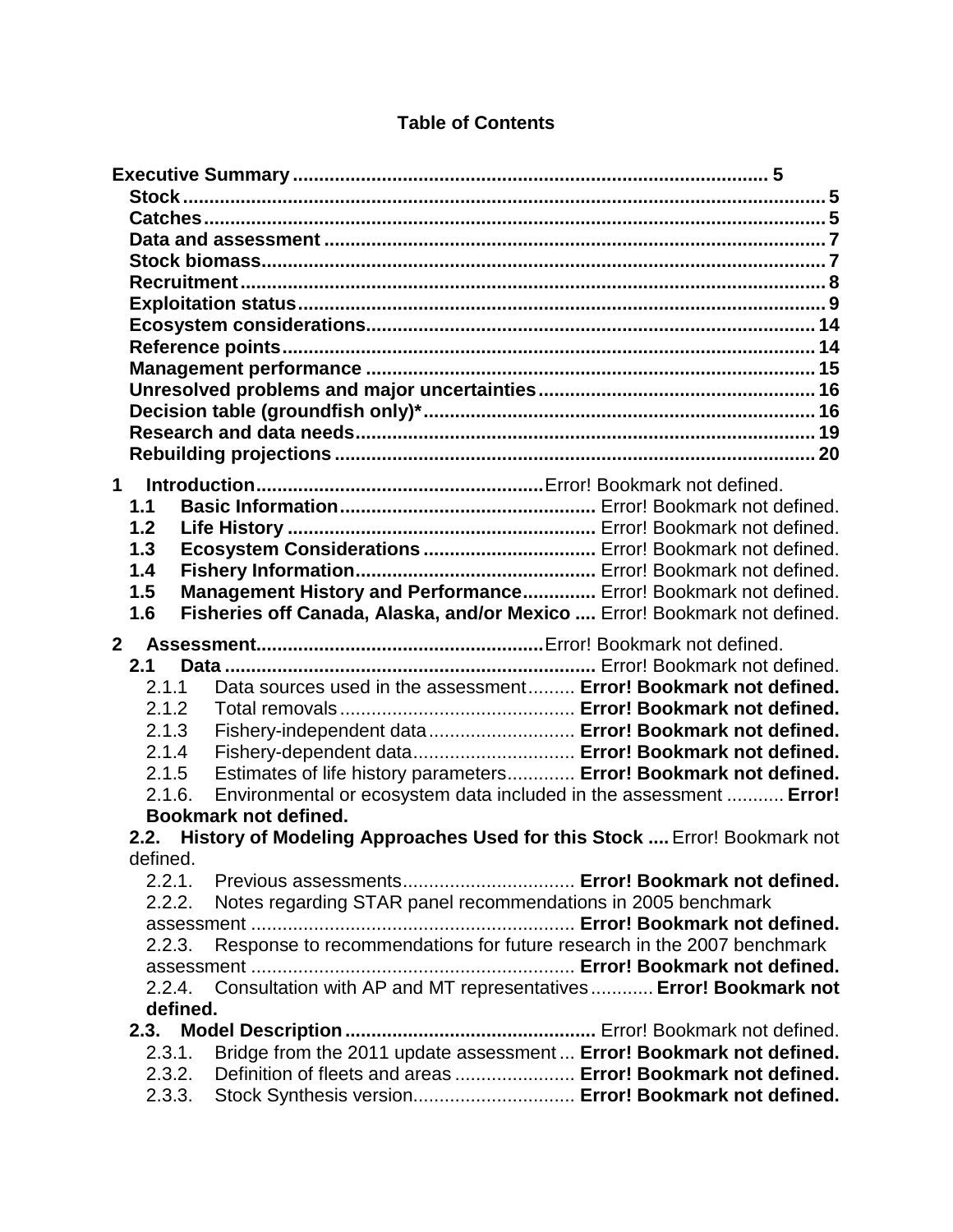|    | 2.3.4.   | Model likelihood components  Error! Bookmark not defined.                     |  |  |
|----|----------|-------------------------------------------------------------------------------|--|--|
|    | 2.3.5.   |                                                                               |  |  |
|    | 2.3.6.   | Constraints on parameters  Error! Bookmark not defined.                       |  |  |
|    | 2.3.7.   |                                                                               |  |  |
|    | 2.3.8.   | Initialization of the model  Error! Bookmark not defined.                     |  |  |
|    | 2.3.9.   |                                                                               |  |  |
|    |          | 2.4. Model Selection and Evaluation  Error! Bookmark not defined.             |  |  |
|    | 2.4.1.   | Balance of realism and parsimony Error! Bookmark not defined.                 |  |  |
|    | 2.4.2.   | Comparison of key model assumptions and alternate configurations Error!       |  |  |
|    |          | Bookmark not defined.                                                         |  |  |
|    | 2.4.3.   | Likelihood profiles over key parameters  Error! Bookmark not defined.         |  |  |
|    | 2.4.4.   |                                                                               |  |  |
|    | 2.4.5.   |                                                                               |  |  |
|    | 2.4.6.   | Evidence of search for global convergence. Error! Bookmark not defined.       |  |  |
|    | 2.4.7.   | Evaluation of model parameters  Error! Bookmark not defined.                  |  |  |
|    | 2.4.8.   | Comparison with similar stocks and species Error! Bookmark not defined.       |  |  |
|    |          | 2.5. Response to STAR Panel Recommendations  Error! Bookmark not defined.     |  |  |
|    | 2.6.     |                                                                               |  |  |
|    | 2.6.1.   | Parameters used in the model Error! Bookmark not defined.                     |  |  |
|    | 2.6.2.   |                                                                               |  |  |
|    | 2.6.3.   | Summary time series of population status and exploitation rate Error!         |  |  |
|    |          | Bookmark not defined.                                                         |  |  |
|    | 2.6.4.   | Estimated stock-recruit relationship Error! Bookmark not defined.             |  |  |
|    | 2.6.5.   |                                                                               |  |  |
|    |          | 2.7. Uncertainty and Sensitivity Analyses  Error! Bookmark not defined.       |  |  |
|    | 2.7.1.   | Sensitivity to leading parameters Error! Bookmark not defined.                |  |  |
|    | 2.7.2.   | Sensitivity to data weighting scenarios  Error! Bookmark not defined.         |  |  |
|    | 2.7.3.   | Model specification uncertainty Error! Bookmark not defined.                  |  |  |
|    | 2.7.4.   | Retrospective analysis Error! Bookmark not defined.                           |  |  |
|    | 2.7.5.   | Comparison of base model and past assessments  Error! Bookmark not            |  |  |
|    | defined. |                                                                               |  |  |
|    | 2.7.6.   | Subjective appraisal of uncertainty  Error! Bookmark not defined.             |  |  |
|    | 2.7.7.   | Comparison among alternative states of nature  Error! Bookmark not            |  |  |
|    | defined. |                                                                               |  |  |
| 3. |          |                                                                               |  |  |
| 4. |          | Harvest Projections and Decision Tables (Groundfish Only) Error! Bookmark not |  |  |
|    | defined. |                                                                               |  |  |
| 5. |          | Regional Management Considerations Error! Bookmark not defined.               |  |  |
| 6. |          |                                                                               |  |  |
| 7. |          |                                                                               |  |  |
| 8. |          |                                                                               |  |  |
| 9. |          |                                                                               |  |  |
|    |          |                                                                               |  |  |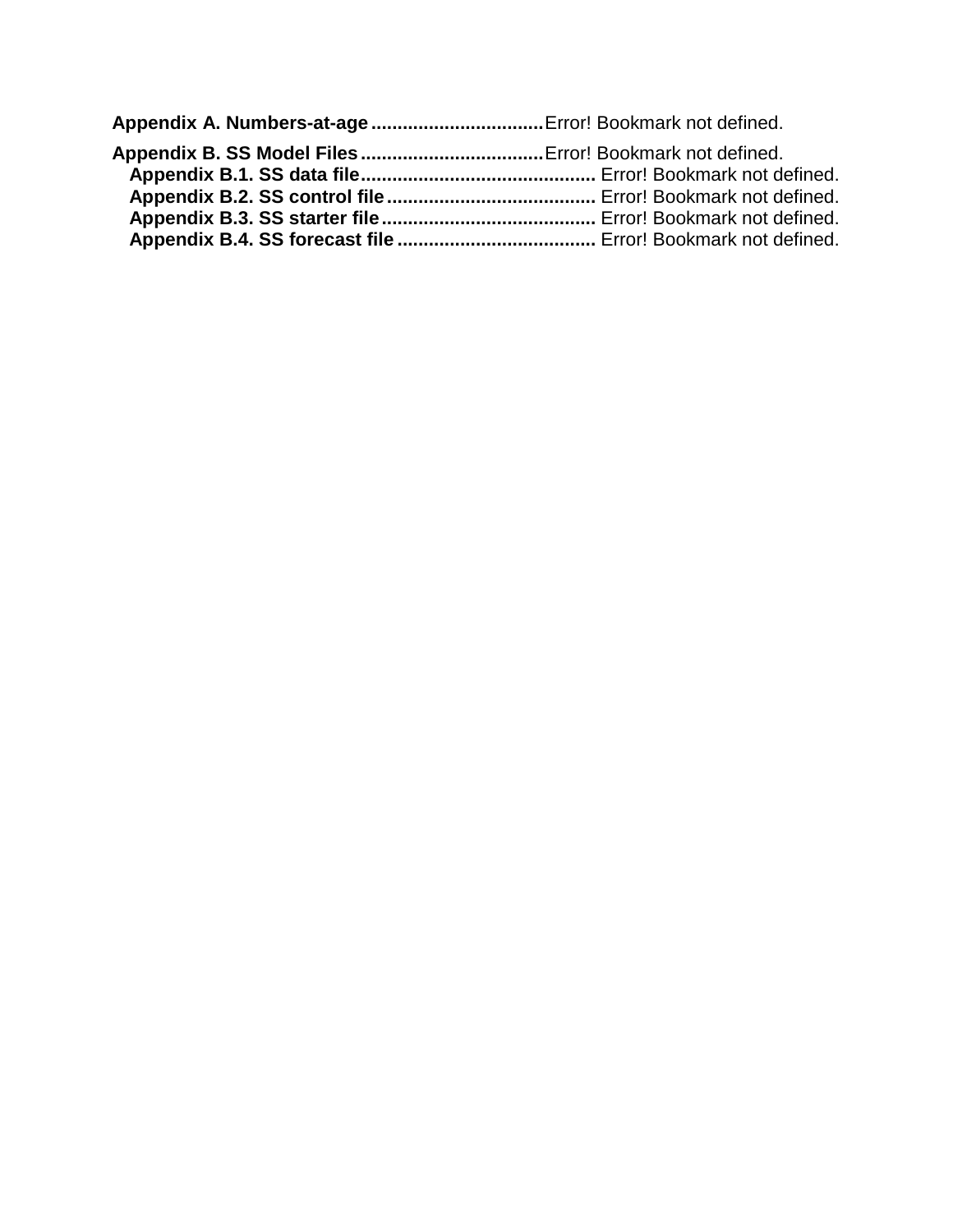## <span id="page-4-0"></span>**Executive Summary**

## <span id="page-4-1"></span>**Stock**

This benchmark assessment reports the status of the canary rockfish (*Sebastes pinniger*) resource off the coast of the United States from southern California to the U.S.-Canadian border using data through 2014. This assessment uses a three-area model, corresponding approximately to state boundaries (32-42°, 42-46°, 46-49°N) to account for spatial variation in exploitation history among strata.

## <span id="page-4-2"></span>**Catches**

Recent catches have been at historical lows (Table a), with 2012 and 2013 having the lowest catches in nearly one-hundred years (since fishing increased in 1916). Our current (2015) catch reconstruction shows that the first recorded catches commenced in the Oregon non-trawl fishery in 1892, and annual catches reached two peaks, in 1945 (4,187 mt) and again in 1982 (5,652 mt). Catches since 1892 have totaled nearly 128,800 mt. This is lower than the total catch reported in the 2007 assessment (148,000 mt), although update assessments in 2009 and 2011 reported a lower total catch (2009: 112,000 mt, 2011: 120,000 mt) due to ongoing updates in the catch reconstruction for California Current groundfishes. The stock has historically had greatest catches from the domestic and foreign trawl fishery, although the non-trawl fishery has increased its relative proportion (from 20% in the mid-1990s) to a larger share (25-40% since 2010) of a much smaller total. Similarly, the recreational fishery first exceeded 10% of total catch in 1995, and has ranged widely in annual catch since then. Catch limits and total realized catches were reduced by an order of magnitude starting in 2000 to promote stock rebuilding.

| Year | Catch |
|------|-------|
|      | (mt)  |
| 2005 | 57.6  |
| 2006 | 53.7  |
| 2007 | 47.0  |
| 2008 | 36.8  |
| 2009 | 47.3  |
| 2010 | 44.3  |
| 2011 | 60.1  |
| 2012 | 34.1  |
| 2013 | 35.8  |
| 2014 | 41.6  |

## **Table a: Recent Catches**

**Figure a: Historical canary rockfish catch for all fleets (left column: by fishing gear where TWL is trawl, NONTWL is non-trawl, REC is recreational, ASHOP is at-sea-hake, FOR is foreign, and SURVEY is West Coast groundfish and triennial bottom trawl surveys; right**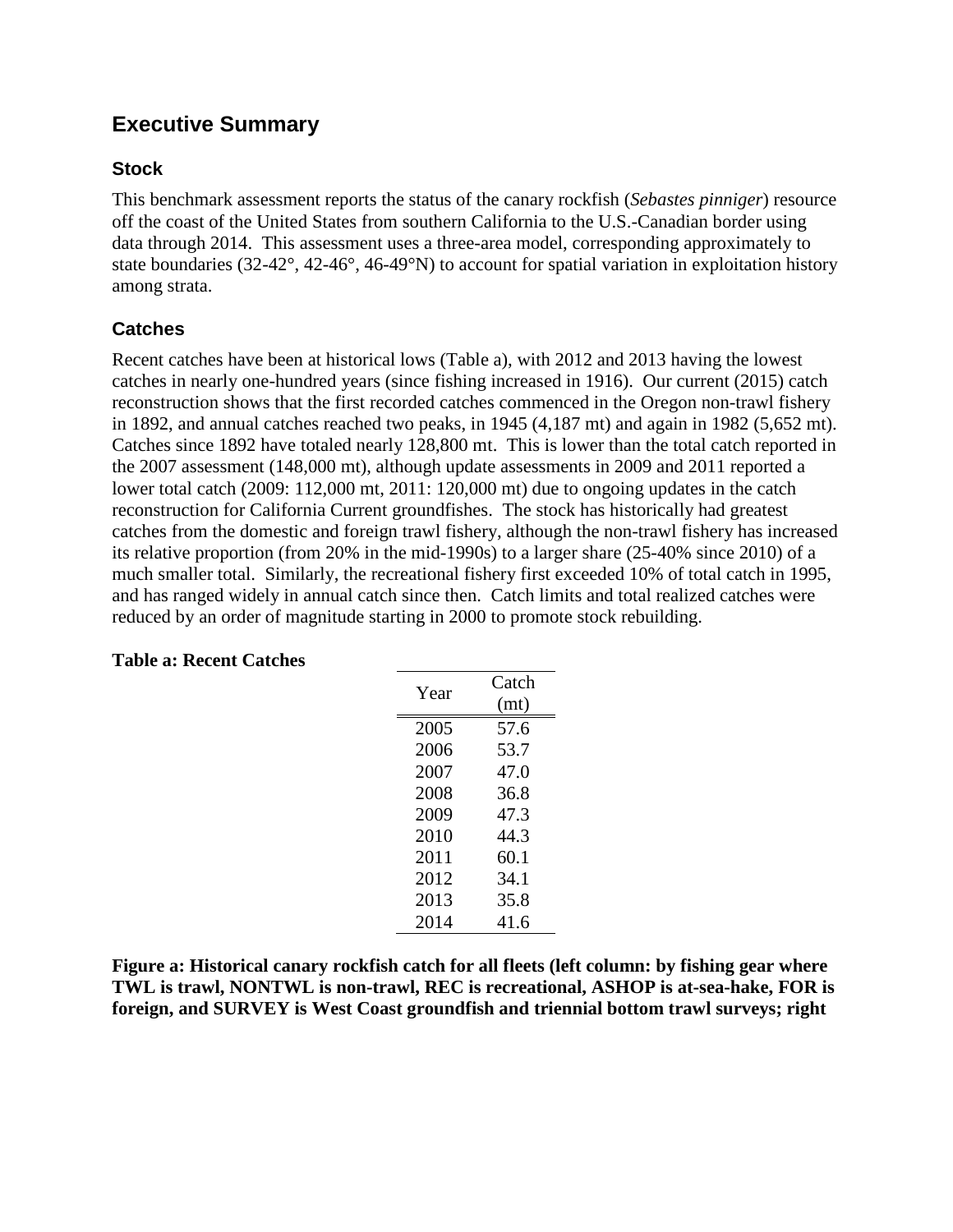**column: apportioned by stratum where CA is 32-42°N, OR is 42-46°N, and WA is 46- 49°N).**



Year

**Figure b: Comparison of total canary rockfish catch included in the 2007 assessment, the 2009 and 2011 update assessments, and the current assessment (2015).**

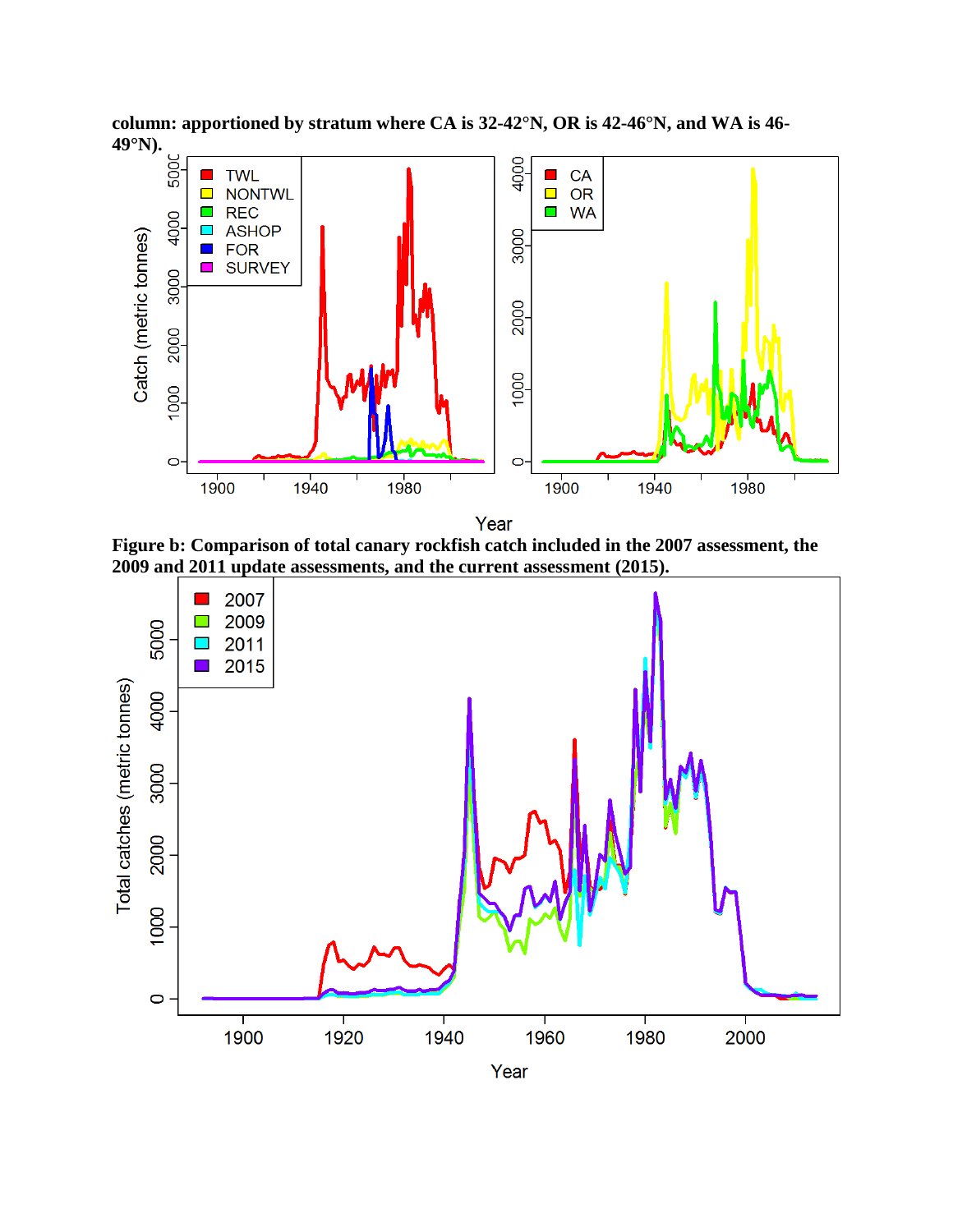#### <span id="page-6-0"></span>**Data and assessment**

This benchmark assessment uses the newest version of Stock Synthesis available (3.24v), which differs from v3.24u by including an additional feature regarding mirroring of movement parameters (as explored in a subsequent sensitivity analysis). The model includes three spatial strata, uses Pope's approximation to the catch equation, and assumes that expected recruitment is a function of stock-wide spawning output. Change in assessment results from 2011 due to software updates was negligible. The model includes abundance index, length, and conditional age-at-length samples from the West Coast Groundfish Bottom Trawl Survey (WCGBTS) 2003- 2014, and the Alaska Fisheries Science Center triennial sampling program (1980-2004). The model also includes fishery data from the trawl and non-trawl fisheries, as well as the recreational, foreign, and at-sea hake fisheries, where each fishery is apportioned among strata. Fishery data include total catch (landings plus estimated dead discards) as well as length and age composition samples where available. The Southwest Fisheries Science Center (SWFSC)/NWFSC/Pacific Whiting Conservation Cooperative (PWCC) coast-wide pre-recruit survey provides an updated indicator of recent recruitment strength. We include time blocks in trawl and non-trawl fishery selectivity which change between 1999/2000 (to account for changes in fisher behavior following the overfished declaration in 2000), and again for the trawl fishery in 2010/2011 (to account for changes in fishery behavior following the introduction of ITQs).

As in previous benchmark and update assessments, the base-case assessment model includes parameter uncertainty from a variety of sources. However, parameter uncertainty does not account for uncertainty about model structure or the value of parameters that are fixed at values that are established externally to the model (MacCall 2013). For this reason, in addition to asymptotic confidence intervals (based upon the model's analytical estimate of the variance of estimated parameters near their maximum likelihood estimates), we also include a comparison of the base model with two alternative states of nature, which reflect different assumptions regarding the strength of recruitment compensation for the population. Specifically these states of nature involve fixing steepness at values that represent the upper and lower 25% of the prior estimated in 2015 for California Current rockfishes (i.e., h=0.600, or h=0.946).

#### <span id="page-6-1"></span>**Stock biomass**

The canary rockfish stock was relatively lightly exploited until the early 1940's, when catches increased and a decline in biomass began. The rate of decline in spawning biomass accelerated during the early 1980s, and finally stabilized in the late 1990s in response to management measures drastically reducing total catch. The canary rockfish spawning output reached an estimated low in 1994, but has been steadily increasing since that time. The estimated relative depletion level in 2015 is 56.0% (~95% interval: 51-61%). The 95% confidence interval is based upon the model's analytical estimate of the estimation variance of estimated parameters near their maximum likelihood estimates in the base model configuration.

|      |          | $\sim 95\%$ |           | $\sim 95\%$          |
|------|----------|-------------|-----------|----------------------|
|      | Spawning | Confidence  |           | Estimated Confidence |
| Year | Output   | Interval    | Depletion | Interval             |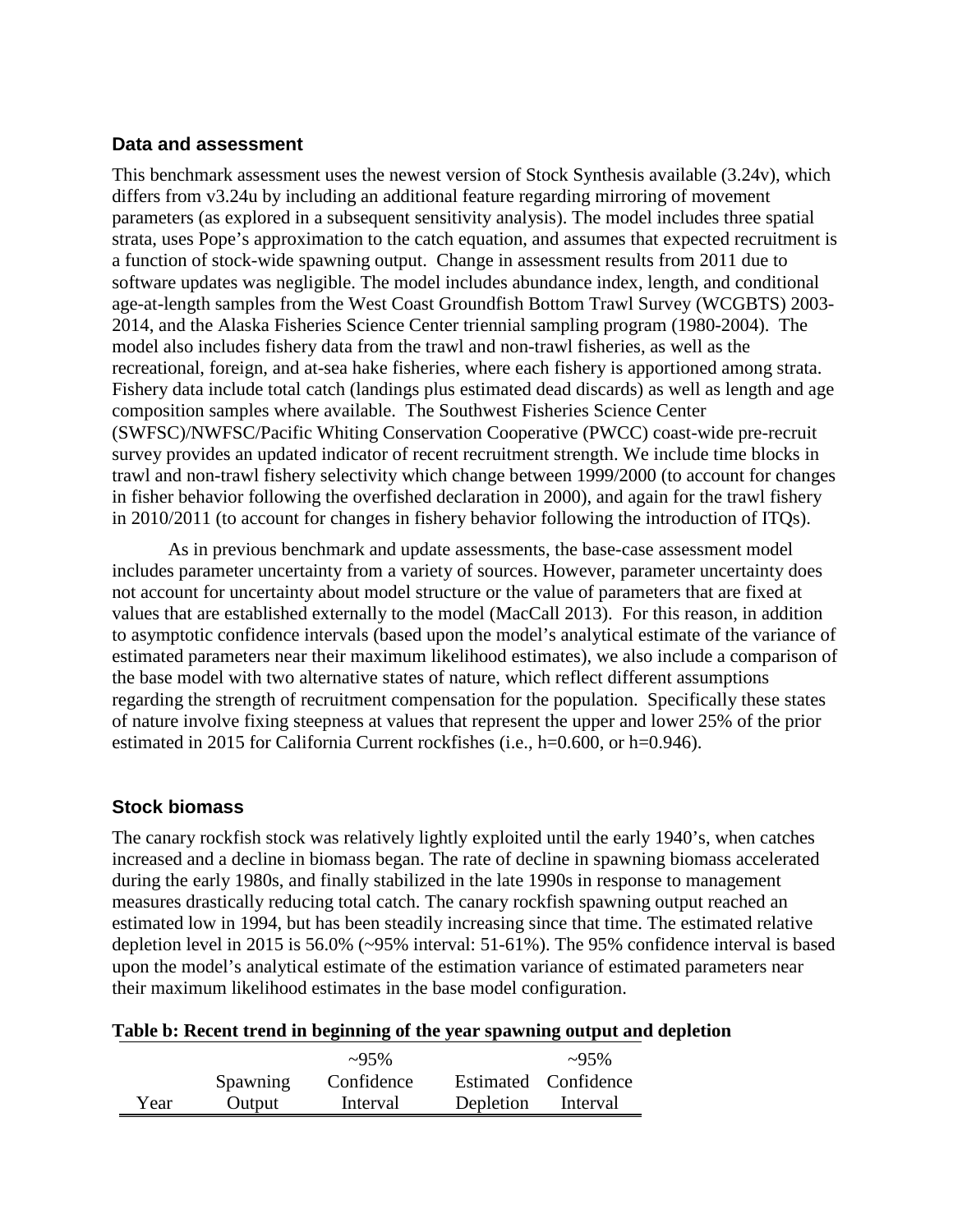|      | (millions<br>eggs) |             |       |            |
|------|--------------------|-------------|-------|------------|
| 2006 | 3,044              | 2,661-3,427 | 40.4% | 35.9-44.8% |
| 2007 | 3,234              | 2,834-3,635 | 42.9% | 38.3-47.5% |
| 2008 | 3,407              | 2,992-3,822 | 45.2% | 40.5-49.9% |
| 2009 | 3,570              | 3,142-3,999 | 47.4% | 42.6-52.2% |
| 2010 | 3,727              | 3,286-4,168 | 49.5% | 44.7-54.3% |
| 2011 | 3,873              | 3,421-4,325 | 51.4% | 46.6-56.2% |
| 2012 | 3,994              | 3,533-4,455 | 53.0% | 48.2-57.8% |
| 2013 | 4,089              | 3,622-4,557 | 54.3% | 49.5-59.1% |
| 2014 | 4,161              | 3,689-4,632 | 55.2% | 50.5-59.9% |
| 2015 | 4,218              | 3,744-4,693 | 56.0% | 51.4-60.6% |

**Figure c: Spawning output trajectory (in units millions of eggs) with 95% confidence interval indicated by dashed lines**



#### <span id="page-7-0"></span>**Recruitment**

The estimate of rebuilding rate for canary rockfish in this assessment is informed by prior information regarding the strength of recruitment compensation in other rockfishes. In 2015, this prior information indicates that recruitment compensation for rockfishes is in-line with other taxa worldwide (i.e., a steepness of 0.773). Given this high level of recruitment compensation, recruitment is not estimated to have substantially declined for canary during the decreased spawning output in the 1980s-2000s (Fig. d), such that 1984 and 1997 both have estimated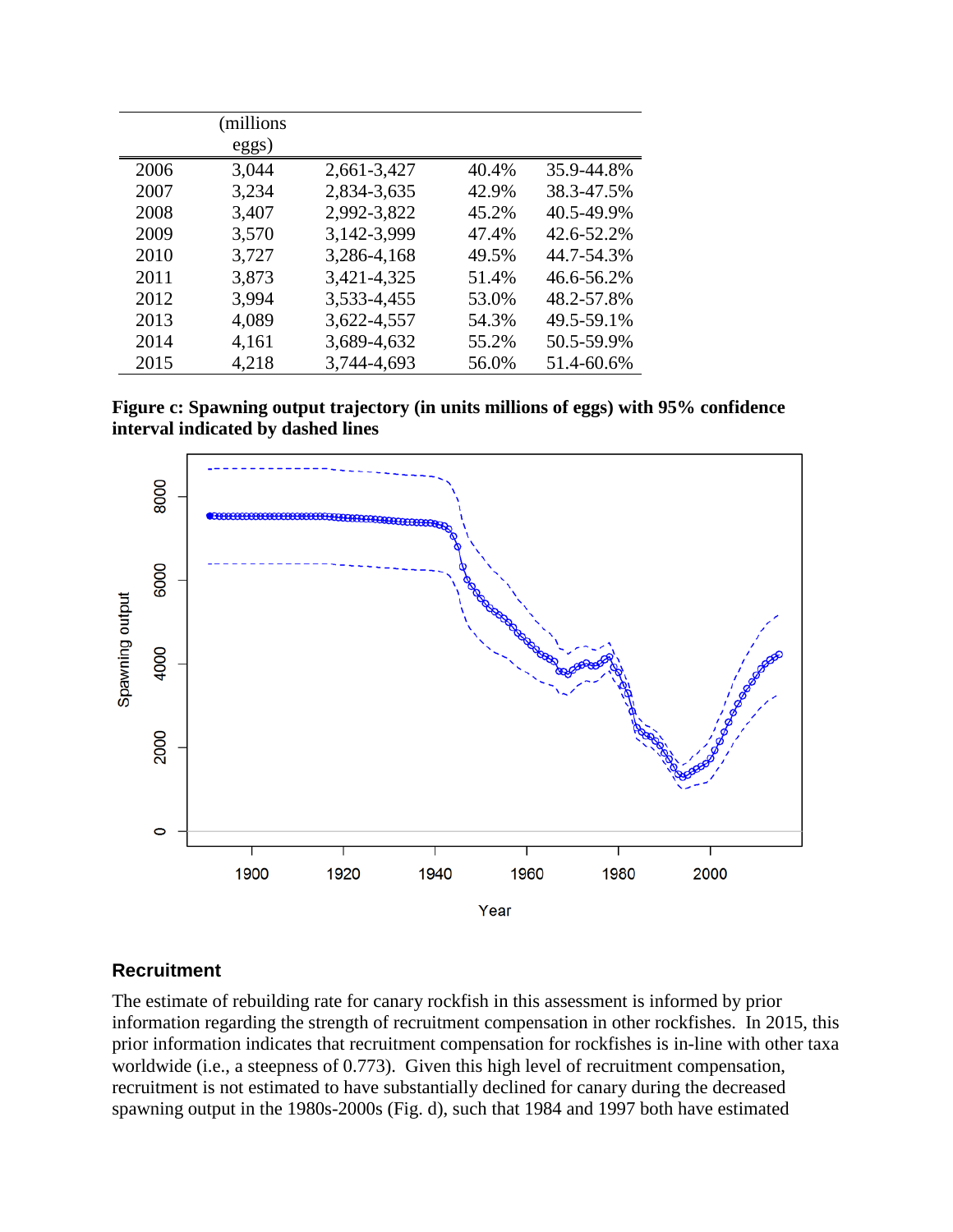recruitment near the estimated average level for the unfished population. Recovery after the decrease in fishing during the 2000s has been particularly aided by strong recruitment 2001- 2003, and again by strong cohorts in 2007 and 2010 (which are projected to impact spawning output in the coming years).

|      | Estimated<br>Recruitment | $\sim 95\%$<br>Confidence |
|------|--------------------------|---------------------------|
| Year | (1,000's)                | Interval                  |
| 2006 | 1,477                    | 969-2,253                 |
| 2007 | 2,778                    | 1,949-3,959               |
| 2008 | 1,001                    | 620-1,615                 |
| 2009 | 2,193                    | 1,482-3,244               |
| 2010 | 3,274                    | 2,137-5,014               |
| 2011 | 1,509                    | 941-2,421                 |
| 2012 | 1,261                    | 747-2,130                 |
| 2013 | 1,176                    | 677-2,042                 |
| 2014 | 1,809                    | 1,011-3,239               |
| 2015 | 2,719                    | 1,070-6,910               |

#### **Table c: Recent recruitment**





<span id="page-8-0"></span>**Exploitation status**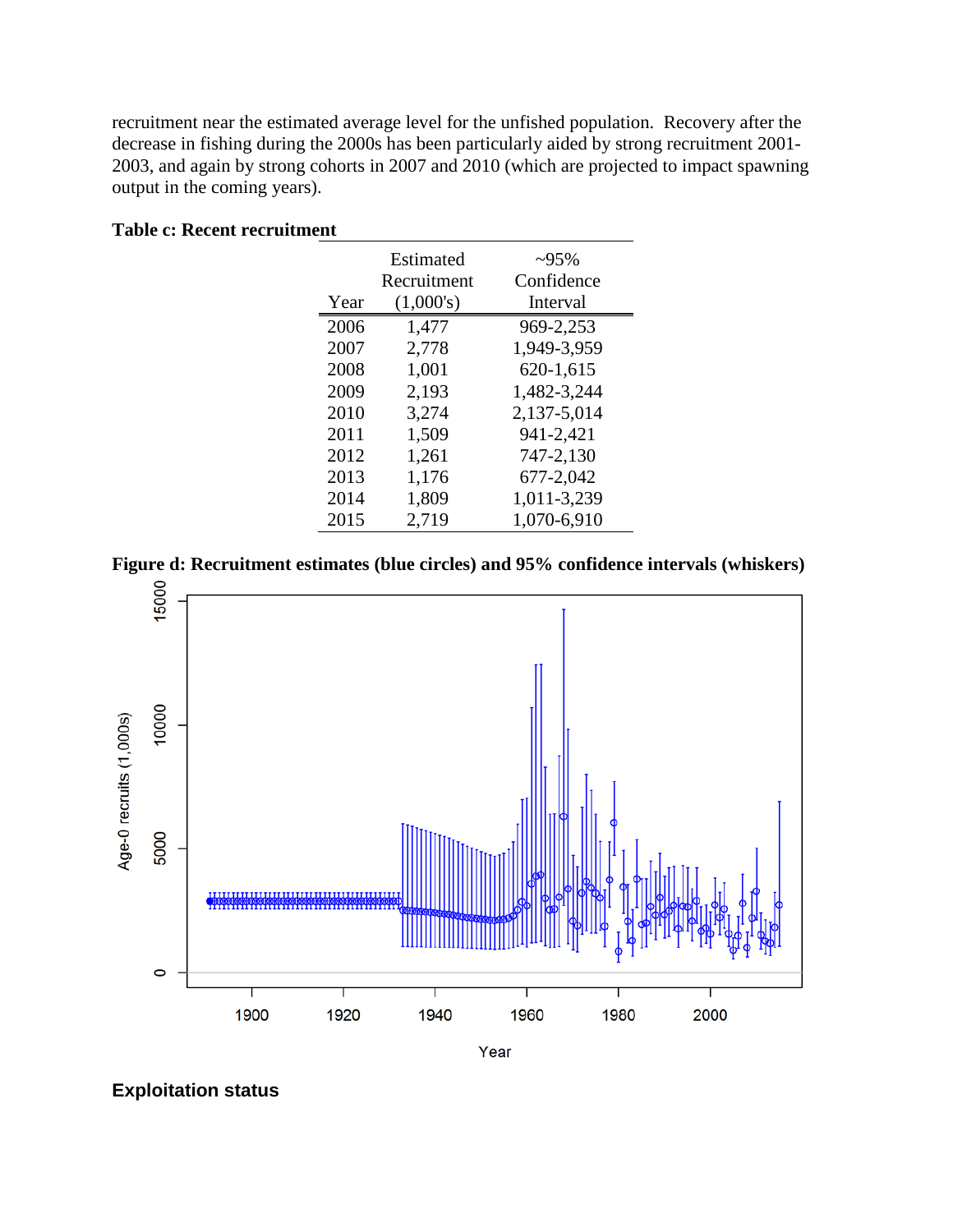Rockfishes in the California Current are managed to have a target spawning potential ratio (SPR) of 50% of its equilibrium value in a population given current fishing. By contrast, the fishing intensity for canary rockfish for all recent years (2005-2014) would result in an equilibrium SPR of >96% (Table d). Current fishing corresponds to a harvest rate (i.e., total catch divided by biomass of all fishes aged 5 and older) of 0.09-0.2% for all recent years. Harvest rates were previously as high as 20% in the 1980s and early 1990s, and fishing rates were above the level that would result in 50% equilibrium spawning potential ratio for the majority of years from 1966-1999. Large decreases in harvest rate were accomplished between 1993/1994 (1993: 17.1%, 1994: 9.4%) and 1999/2000 (1999: 4.8%, 2000: 0.8%).

This extremely low harvest rate (when interpreted in conjunction with the higher magnitude of recruitment compensation estimated by recent meta-analyses for rockfishes in the California Current) is estimated to have resulted in a rapid rebuilding of spawning output. In retrospect, spawning output dropped below the target of 40% in 1982, and dropped below the limit of 25% in 1988. During subsequent rebuilding, the population is estimated to have increased above the limit again in 2001 and above the target stock size in 2006.

|      |             | $\sim 95\%$     |              | $~295\%$      |
|------|-------------|-----------------|--------------|---------------|
|      | Estimated   | confidence      | Harvest rate | confidence    |
| Year | 1-SPR $(%)$ | interval        | (proportion) | interval      |
| 2005 | 0.032       | 0.026-0.037     | 0.0022       | 0.0020-0.0025 |
| 2006 | 0.027       | 0.023-0.031     | 0.0020       | 0.0017-0.0022 |
| 2007 | 0.032       | 0.027-0.038     | 0.0016       | 0.0014-0.0018 |
| 2008 | 0.020       | 0.017-0.024     | 0.0012       | 0.0011-0.0014 |
| 2009 | 0.044       | 0.037-0.050     | 0.0015       | 0.0013-0.0017 |
| 2010 | 0.034       | $0.027 - 0.040$ | 0.0014       | 0.0012-0.0015 |
| 2011 | 0.022       | 0.018-0.025     | 0.0018       | 0.0016-0.0020 |
| 2012 | 0.022       | 0.019-0.025     | 0.0010       | 0.0009-0.0012 |
| 2013 | 0.023       | 0.019-0.027     | 0.0010       | 0.0009-0.0012 |
| 2014 | 0.025       | 0.022-0.029     | 0.0012       | 0.0010-0.0013 |

**Table d. Recent trend in spawning potential ratio (entered as 1-SPR) and summary exploitation rate (catch divided by biomass of age-5+ and older fish)**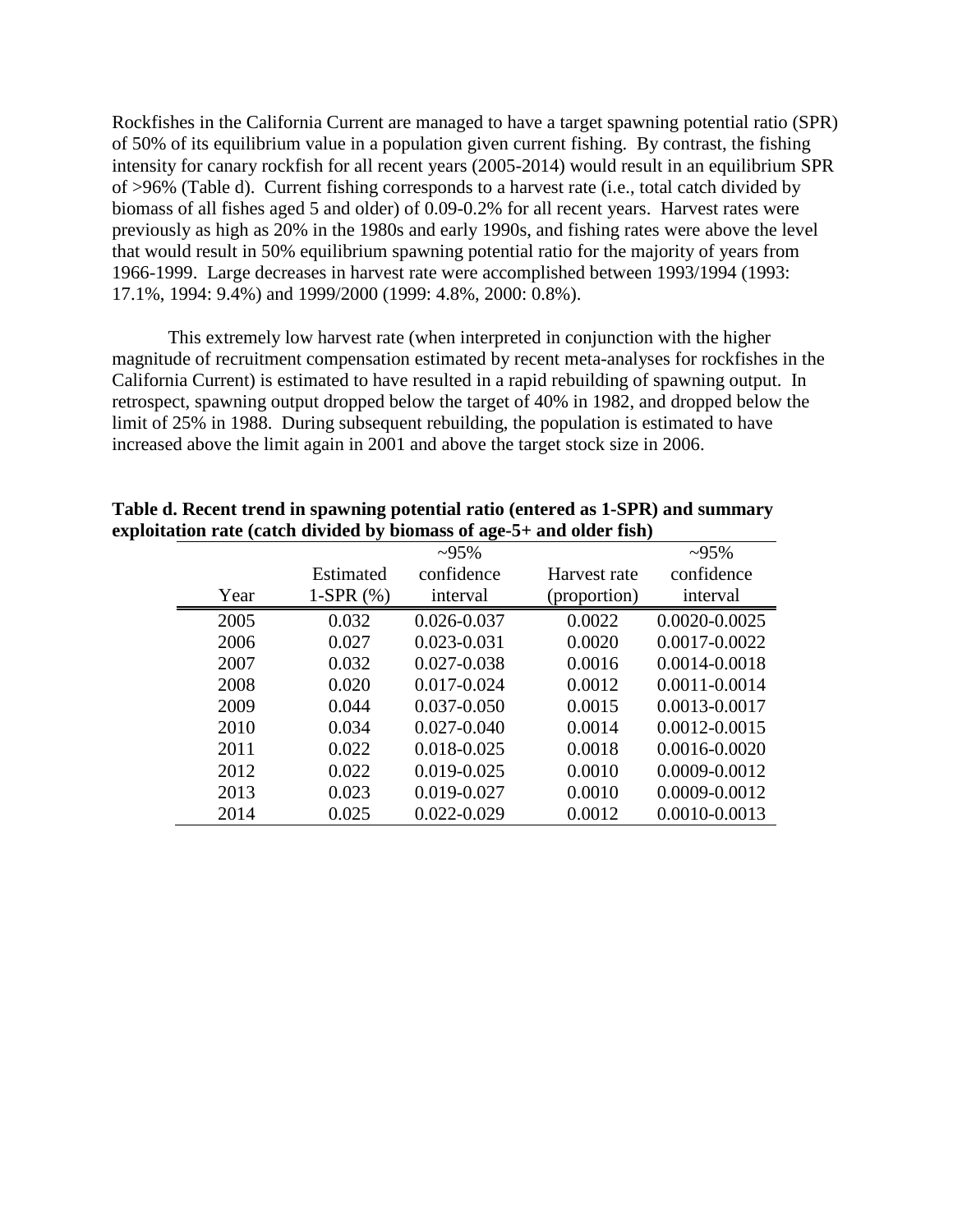**Figure e. Estimated relative depletion with approximate 95% asymptotic confidence intervals (dashed lines) for the base case assessment model.**



**Figure f. Time-series of estimated summary harvest rate (total catch divided by age-5 and older biomass) for the base case model (round points) with approximate 95% asymptotic confidence intervals (grey lines).**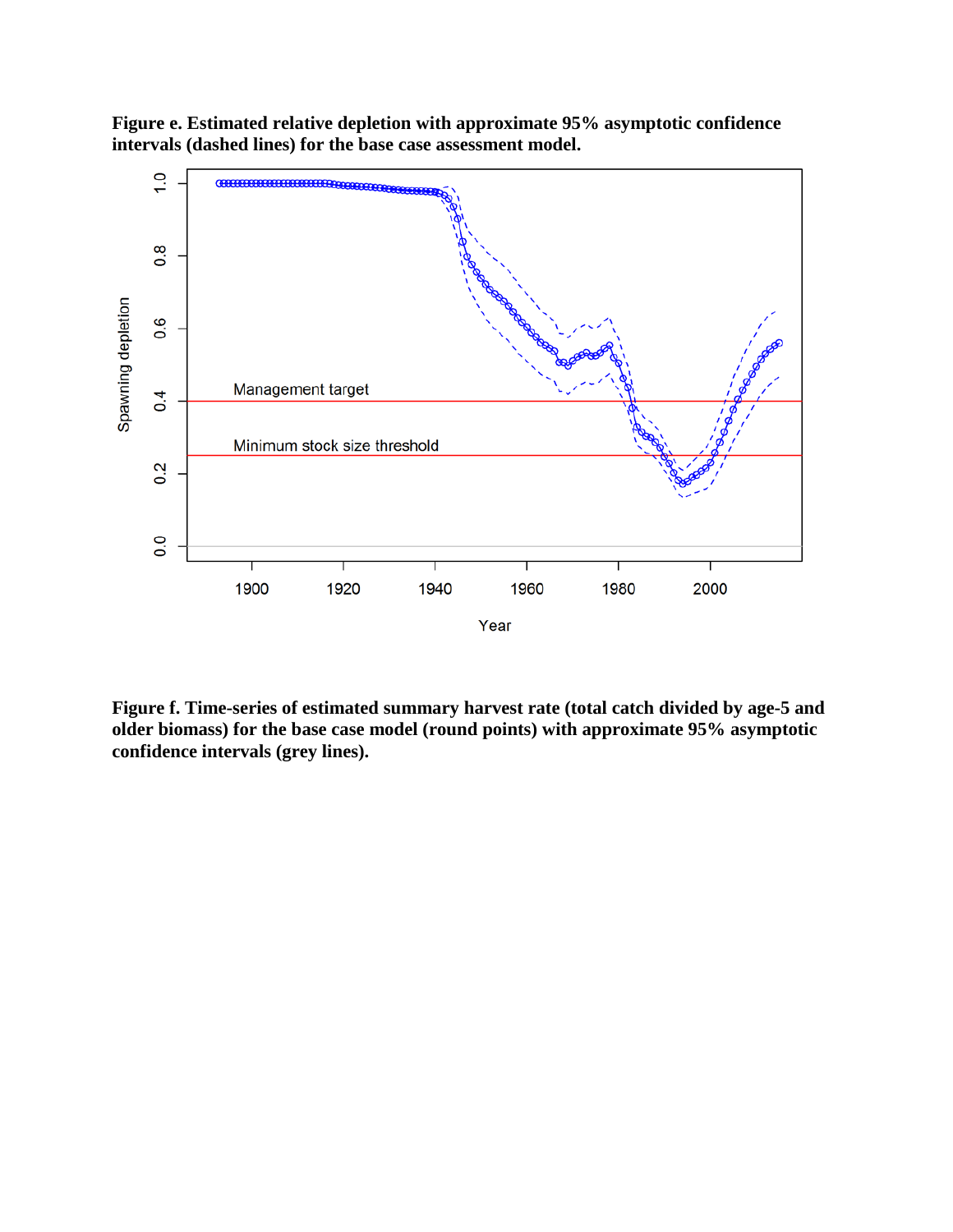

**Figure g. Estimated spawning potential ratio (SPR) for the base case model with approximate 95% asymptotic confidence intervals. One minus SPR is plotted so that higher exploitation rates occur on the upper portion of the y-axis. The management target is**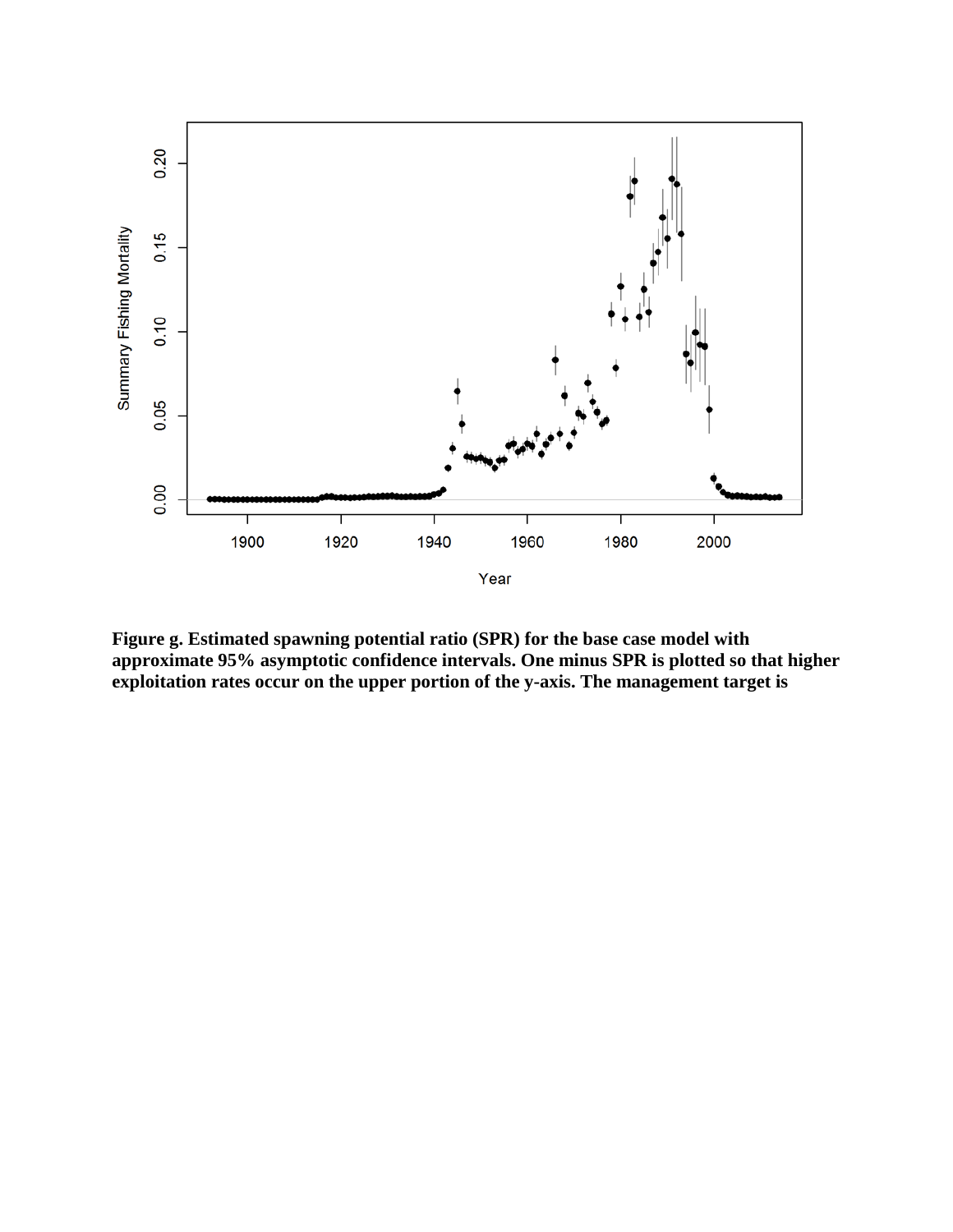

**plotted as red horizontal line and values above this reflect harvests in excess of the overfishing proxy based on the SPR50%.**

**Figure h. Phase plot of estimated relative (1-SPR) vs. relative spawning biomass for the base case model. The relative (1-SPR) is (1-SPR) divided by 0.50 (the SPR target). Relative**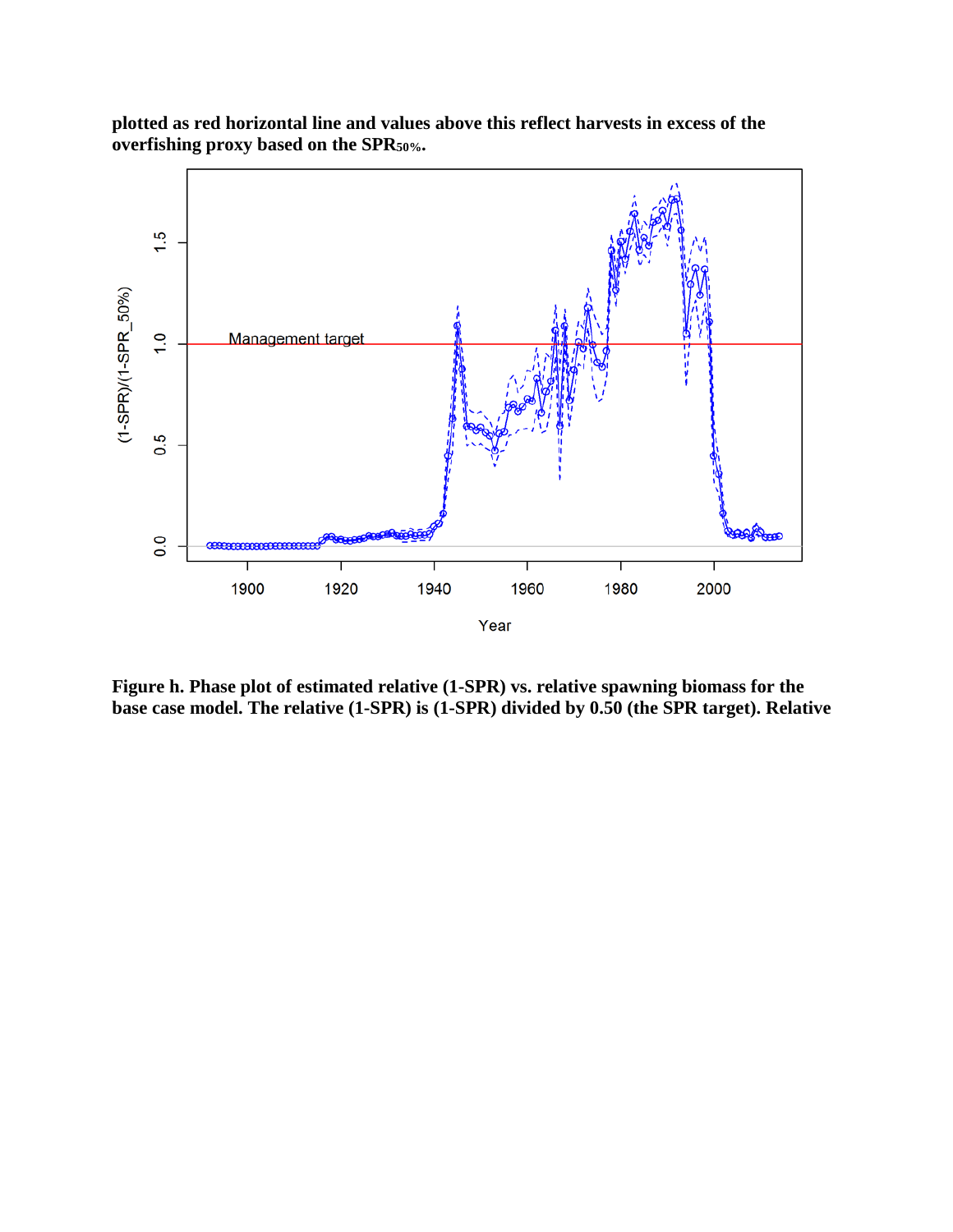**depletion is the annual spawning biomass divided by the spawning biomass corresponding to 40% of the unfished spawning biomass.** 



## <span id="page-13-0"></span>**Ecosystem considerations**

In this assessment, ecosystem considerations were not explicitly included in the analysis. This is primarily due to lack of relevant data and results of analyses (conducted elsewhere) that could contribute ecosystem-related quantitative information for the assessment.

## <span id="page-13-1"></span>**Reference points**

Average unfished spawning biomass is estimated to be 26,610 mt. This is directly comparable to previous assessments, despite our use of an updated maturity-at-length schedule, and is slightly lower than the estimate of 27,846 mt in the 2011 update assessment. Average unfished spawning output is estimated to be 7,534 million eggs, and relative spawning output (often termed "depletion" in West Coast assessments) is estimated to be 0.559 in 2015. A comparison among historical assessments shows that this rate of rebuilding is faster than previously estimated due to our updated prior for the strength of recruitment compensation (termed "steepness"). Our base model estimates a target spawning output of 3,014 million eggs using a biological reference point proxy of SB40% and 3,468 million eggs using a proxy targeting a 50% reduction in spawning potential relative to average unfished levels. Maximum sustainable yield is estimated to be 1,165 mt, and this estimate is considerably higher than the value (803 mt) estimated in the 2011 update assessment.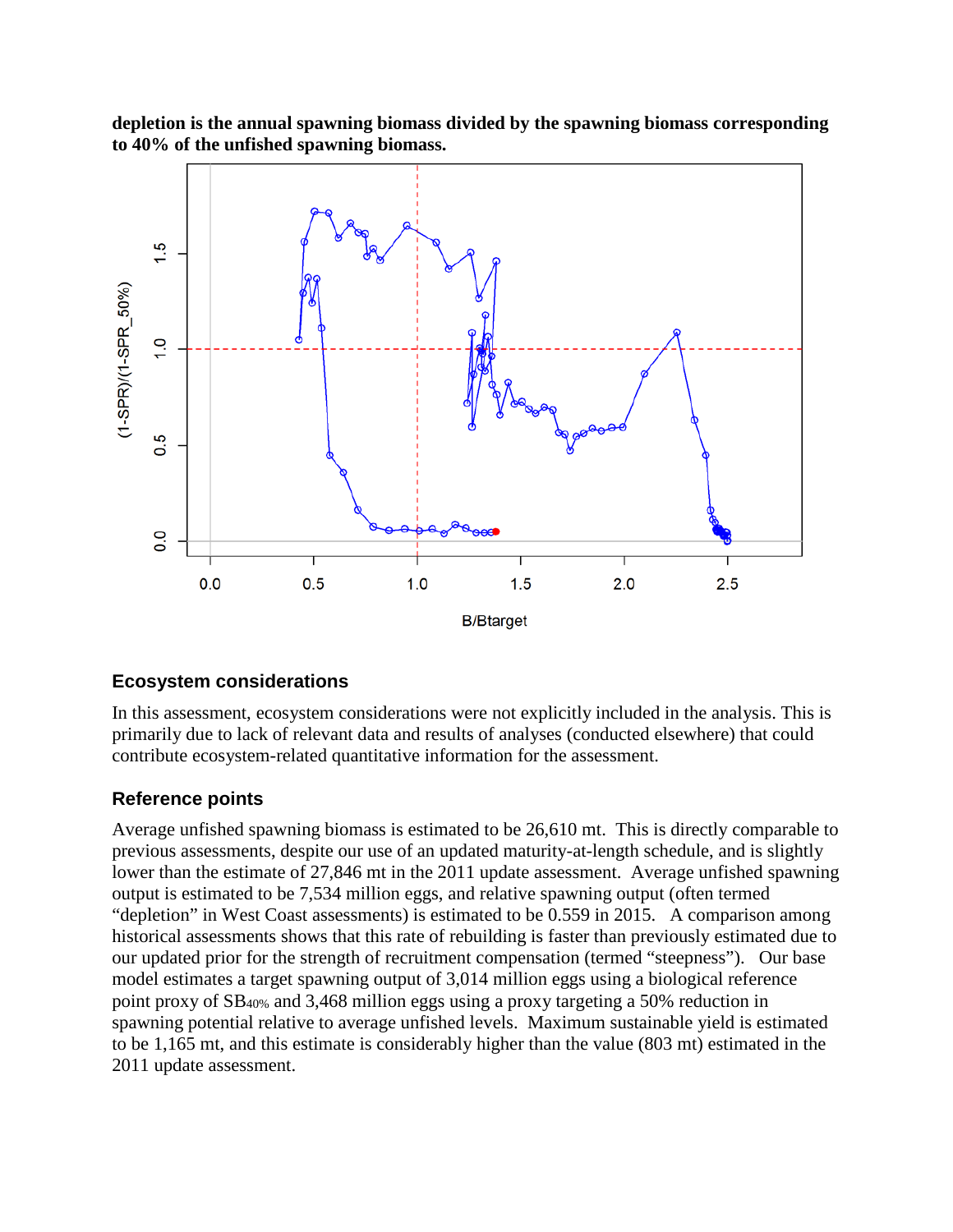|                                                              |          | $\sim 95\%$     |
|--------------------------------------------------------------|----------|-----------------|
|                                                              |          | Confidence      |
| Quantity                                                     | Estimate | Interval        |
| Unfished Spawning output (millions eggs)                     | 7,534    | 6,964-8,104     |
| Unfished age $5+$ biomass (mt)                               | 72,539   | 68,627-76,450   |
| Unfished recruitment (R0)                                    | 2,876    | 2,572-3,216     |
| Depletion (2015)                                             | 56.0%    | 51.4-60.6%      |
| <b>Reference points based on SB40%</b>                       |          |                 |
| Proxy spawning output $(B_{40\%}\text{ millions eggs})$      | 3,014    | 2,786-3,242     |
| SPR resulting in $B_{40\%}$ (SPR <sub>50%</sub> )            | 0.444    | 0.444-0.444     |
| Exploitation rate resulting in $B_{40\%}$                    | 0.044    | $0.042 - 0.046$ |
| Yield with $SPR_{50\%}$ at $B_{40\%}$ (mt)                   | 1,232    | 1,157-1,307     |
| <b>Reference points based on SPR proxy for MSY</b>           |          |                 |
| Spawning output (millions eggs)                              | 3,468    | 3,206-3,730     |
| $SPR_{50}$                                                   | 0.50     |                 |
| Exploitation rate corresponding to $SPR_{50}$                | 0.036    | 0.035-0.038     |
| Yield with $SPR_{50}$ at $SB_{SPR}$ (mt)                     | 1,165    | 10,941,237      |
| <b>Reference points based on estimated MSY values</b>        |          |                 |
| Spawning output at $MSY$ (SB <sub>MSY</sub> , millions eggs) | 3,468    | 3,206-3,731     |
| <b>SPR<sub>MSY</sub></b>                                     | 0.50     | $0.50 - 0.50$   |
| Exploitation rate corresponding to SPR <sub>MSY</sub>        | 0.036    | 0.035-0.038     |
| $MSY$ (mt)                                                   | 1,165    | 1,094-1,237     |

**Table e. Summary of reference points for the base case model (please note that reference**  points based on MSY and SPR proxy values are identical because the SPR<sub>MSY</sub> value was estimated to be 50%, which is identical to the SPR<sub>MSY</sub> proxy).

## <span id="page-14-0"></span>**Management performance**

Following the overfished declaration in 2000, the canary rockfish optimum yield (OY, currently termed the ACL) was reduced by over 70% in 2000 and by the same margin again over the next three years. Managers employed several tools in an effort to constrain catches to these dramatically lower targets. These included: reductions in trip/bag limits for canary and cooccurring species, the institution of spatial closures, and new gear restrictions intended to reduce trawling in rocky shelf habitats and the coincident catch of rockfish in shelf flatfish trawls. From 2004-2007 (table f), the total mortality was somewhat above the allowable biological catch but well below the overfishing limit, and from 2008-2014 the total mortality has been below the ABC/OFL and ACL/OY. The highest mortality in these past 10 years (2011: 60 mt) is approximately 1% of the peak catch that occurred in the early 1980's.

**Table f. Recent trend in estimated total catches relative to the management guidelines. Total catch reflect the commercial landings plus the discarded biomass from commercial trawl and non-trawl, recreational, at-sea hake, and research catches from 2004-2014.**

|      | OFL (mt)          |            | $ACL$ (mt)        |                           |
|------|-------------------|------------|-------------------|---------------------------|
|      | (termed ABC)      |            | (termed OY)       | <b>Estimated Total</b>    |
| Year | prior to $2011$ ) | $ABC$ (mt) | prior to $2011$ ) | $\text{Catch}(\text{mt})$ |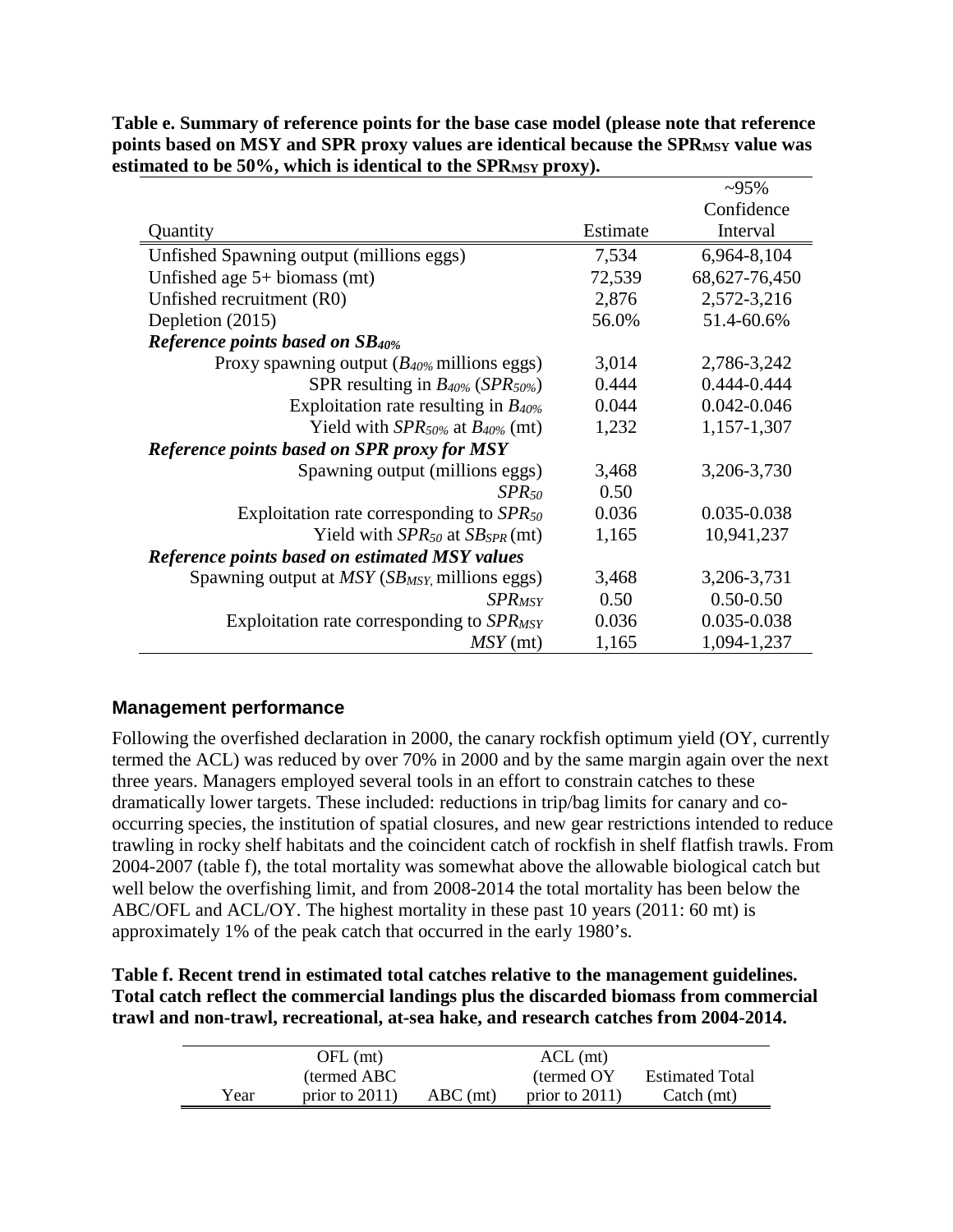| 2004 | 256 | NA        | 47.3 | 50.0 |
|------|-----|-----------|------|------|
| 2005 | 270 | NA        | 46.8 | 57.6 |
| 2006 | 279 | NA        | 47   | 53.7 |
| 2007 | 172 | NA        | 44   | 47.0 |
| 2008 | 179 | <b>NA</b> | 44   | 36.8 |
| 2009 | 937 | NA        | 105  | 47.3 |
| 2010 | 940 | NA        | 105  | 44.3 |
| 2011 | 614 | 586       | 102  | 60.1 |
| 2012 | 622 | 594       | 107  | 34.1 |
| 2013 | 752 | 719       | 116  | 35.8 |
| 2014 | 741 | 709       | 119  | 41.6 |

## <span id="page-15-0"></span>**Unresolved problems and major uncertainties**

We note several important sources of uncertainty regarding our base model:

- 1. We have adopted a spatially stratified assessment model to account for spatial variation in exploitation history, which would otherwise invalidate the assumption of a single well-mixed population. However, we note that portside estimates of strata-specific landings are likely to represent an imperfect estimate of spatial variation in the distribution of catch at sea. We therefore present estimates from a non-spatial model as a sensitivity analysis, in addition to alternative treatments of selectivity.
- 2. Another consequence of using a spatial model is that we must implicitly or explicitly account for movement of adults, as well as the degree to which recruitment in each stratum is a function of local or stock-wide spawning output. Adult movement rates among spatial strata are largely unknown, although previous tagging work and anecdotal information support a localized movement for adults (i.e. low movement among large spatial areas). We have explored the impact of different levels of movement as a sensitivity analysis, but recommend future localized tagging studies (using pop-off tags to avoid the necessity of recovering tagged individuals). While localized tagging studies will never give a clear estimate of coastwide average movement rates, they can still provide an upper bound on plausible movement rates (which generally will not exceed the rate of emigration seen at fine spatial scales). The relative importance of local vs. stock-wide spawning output on recruitment in each stratum is also unknown. We have therefore taken the common approach of assuming that expected recruitment is a function of stock-wide spawning output. However, we encourage further research regarding the topic.
- 3. We have fixed the magnitude of recruitment compensation (termed "steepness") and the natural mortality rate for juvenile female and male individuals at the median of the prior distribution estimated for rockfishes in general. However, we note that considerable uncertainty remains regarding these life history parameters for canary rockfish (and for many other species nation-wide and globally). We have explored the impact of different values of steepness as alternative states of nature.

## <span id="page-15-1"></span>**Decision table (groundfish only)\***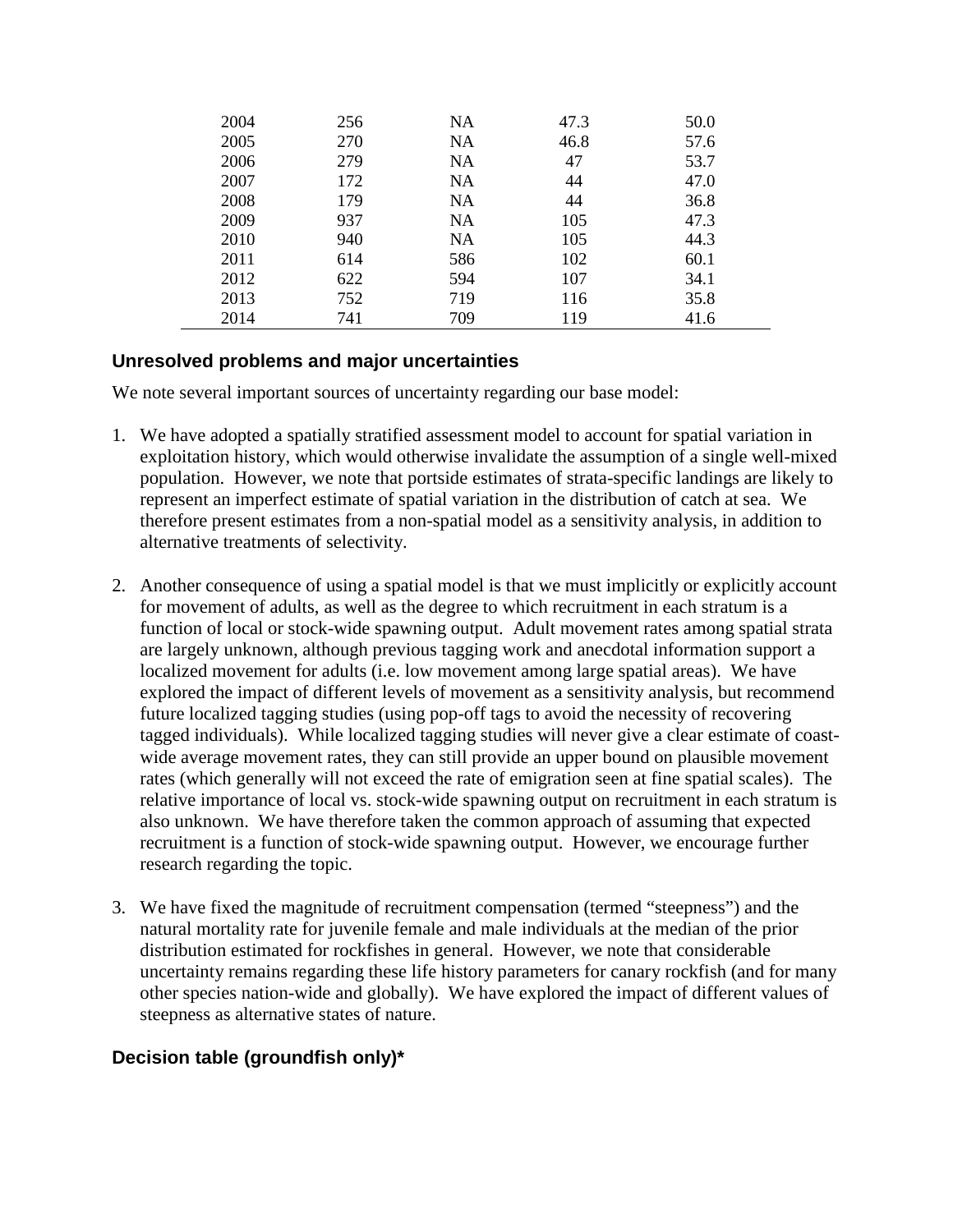As indicated above, the status and allowable catch for canary rockfish depends strongly on the magnitude of recruitment compensation (steepness), and the rate of natural mortality for juvenile females and males of all ages. In this assessment, both of these parameters have been fixed at values predicted from meta-analysis. We therefore seek to provide information regarding predicted trends in spawning output arising from different potential harvest strategies given uncertainty in the values of these important life history parameters.

As alternative states of nature for steepness, we use values that represent the upper and lower 25% of the prior probability for this parameter (i.e., lower: *h=0.600,* upper: *h=0.946*). As alternative states of nature for natural mortality rate, we use values that result in a similar level of spawning output relative to unfished levels as the states of nature for steepness (i.e., lower: *M=0.025*, upper: *M=0.060*). Projecting catches using the estimated ACL given the lower stateof-nature for either natural mortality (Table h.1) or steepness (Table h.2) results in declining spawning biomass from 2017-2026 (i.e., a 2026 spawning biomass relative to average unfished levels of 20.8% for the lower natural mortality rate, or 32.5% for the lower steepness level). By contrast, projecting catches using a target SPR of 88.7% results in a small increase in spawning output over time (i.e., a 2026 relative spawning biomass of 37.4% and 47.6% respectively). Similarly, projecting catches using the estimated ACL and either the base-model values or the upper states of nature for steepness and natural mortality rate results in a steady decline in spawning output towards the target level of 40%. Finally, projecting catches using a target SPR of 88.7%, given either the base values or upper state-of-nature for steepness or natural mortality results in a gradual increase in spawning output over ten years.

**Table h.1. Summary table of 10-year projections beginning in 2017 for alternate states of nature based on natural mortality for males and young females. Columns range over low, mid, and high state of nature based on natural mortality for males and young females, and rows range over the ACL catch level and the catch predicted based on the rebuilding SPR harvest rate of 88.7%.**

|                                                 |                 |                   | <b>State of nature</b>          |               |                                 |               |                                 |               |  |  |  |
|-------------------------------------------------|-----------------|-------------------|---------------------------------|---------------|---------------------------------|---------------|---------------------------------|---------------|--|--|--|
|                                                 |                 |                   | Low                             |               | Base case                       |               | High                            |               |  |  |  |
|                                                 |                 |                   | $M_{BASE} = 0.025$              |               | $M_{BASE} = 0.0521$             |               | $M_{BASE} = 0.06$               |               |  |  |  |
| <b>Relative probability of</b><br>$ln(SB_2015)$ |                 |                   | 0.25                            |               | 0.5                             |               | 0.25                            |               |  |  |  |
| <b>Managemen</b><br>t decision                  | Year            | Catc<br>h<br>(mt) | Spawnin<br>g<br>biomass<br>(mt) | Depletio<br>n | Spawnin<br>g<br>biomass<br>(mt) | Depletio<br>n | Spawnin<br>g<br>biomass<br>(mt) | Depletio<br>n |  |  |  |
| <b>ACL</b>                                      | 201<br>7        | 1699              | 2637                            | 35.3%         | 4310                            | 57.2%         | 5297                            | 66.3%         |  |  |  |
|                                                 | 201<br>8        | 1525              | 2487                            | 33.3%         | 4197                            | 55.7%         | 5158                            | 64.6%         |  |  |  |
|                                                 | 201<br>9        | 1420              | 2334                            | 31.3%         | 4082                            | 54.2%         | 5024                            | 62.9%         |  |  |  |
|                                                 | 202<br>$\theta$ | 1354              | 2177                            | 29.2%         | 3957                            | 52.5%         | 4880                            | 61.1%         |  |  |  |
|                                                 | 202             | 1308              | 2023                            | 27.1%         | 3823                            | 50.7%         | 4726                            | 59.2%         |  |  |  |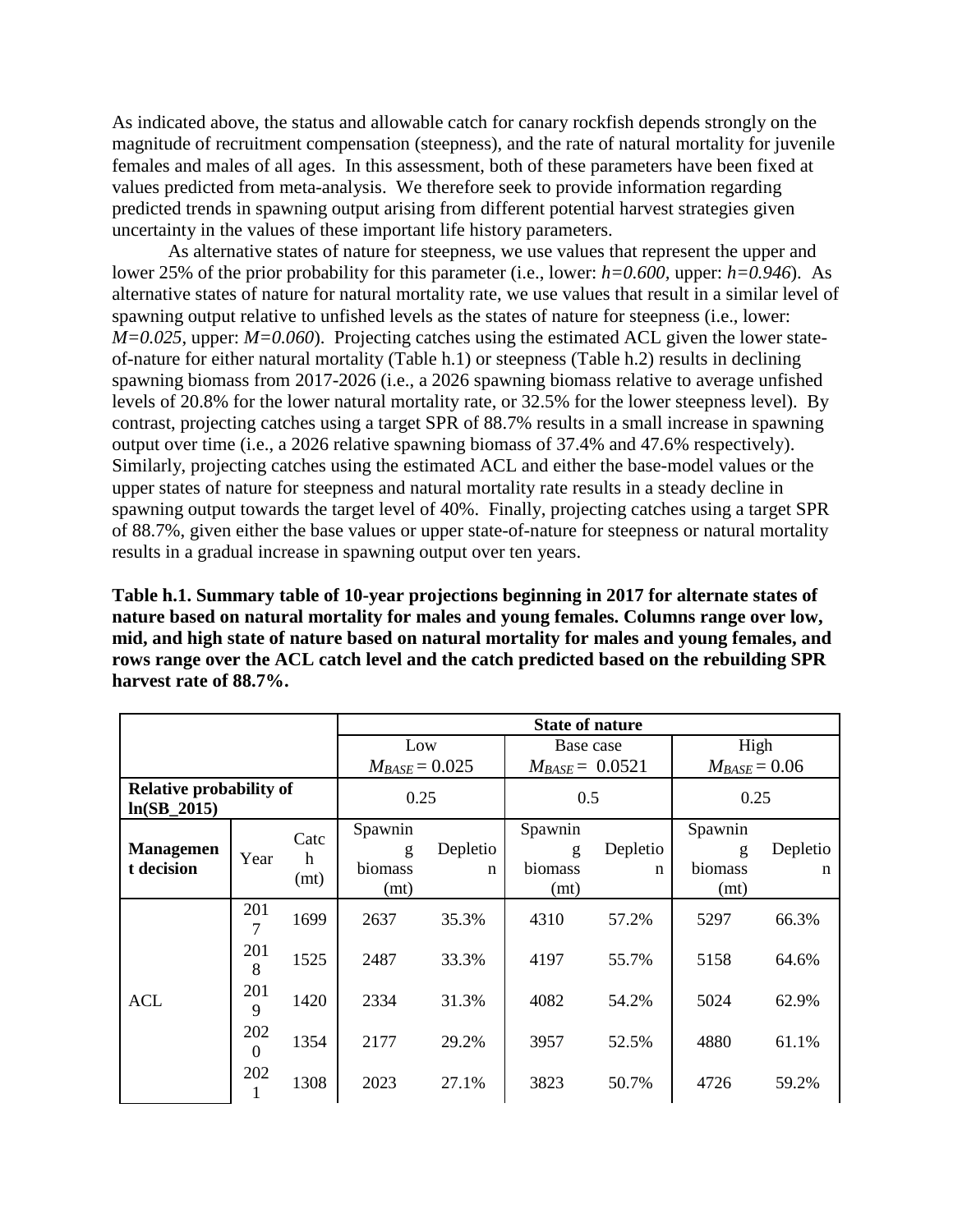|               | 202<br>$\overline{2}$ | 1272 | 1877 | 25.1% | 3693 | 49.0% | 4579 | 57.4% |
|---------------|-----------------------|------|------|-------|------|-------|------|-------|
|               | 202<br>3              | 1245 | 1753 | 23.5% | 3583 | 47.6% | 4456 | 55.8% |
|               | 202<br>$\overline{4}$ | 1224 | 1671 | 22.4% | 3499 | 46.4% | 4365 | 54.7% |
|               | 202<br>5              | 1208 | 1605 | 21.5% | 3440 | 45.7% | 4305 | 53.9% |
|               | 202<br>6              | 1194 | 1550 | 20.8% | 3404 | 45.2% | 4271 | 53.5% |
|               | 201<br>$\overline{7}$ | 220  | 2637 | 35.3% | 4310 | 57.2% | 5297 | 66.3% |
|               | 201<br>$\, 8$         | 219  | 2657 | 35.6% | 4353 | 57.8% | 5316 | 66.6% |
|               | 201<br>9              | 221  | 2671 | 35.8% | 4391 | 58.3% | 5332 | 66.8% |
|               | 202<br>$\overline{0}$ | 226  | 2674 | 35.8% | 4412 | 58.6% | 5330 | 66.8% |
| $SPR = 88.7%$ | 202<br>$\mathbf{1}$   | 232  | 2670 | 35.8% | 4415 | 58.6% | 5310 | 66.5% |
| Catches       | 202<br>$\overline{2}$ | 239  | 2666 | 35.7% | 4414 | 58.6% | 5287 | 66.2% |
|               | 202<br>$\overline{3}$ | 245  | 2672 | 35.8% | 4427 | 58.8% | 5280 | 66.1% |
|               | 202<br>$\overline{4}$ | 250  | 2695 | 36.1% | 4462 | 59.2% | 5300 | 66.4% |
|               | 202<br>5              | 256  | 2735 | 36.6% | 4522 | 60.0% | 5347 | 67.0% |
|               | 202<br>6              | 261  | 2791 | 37.4% | 4601 | 61.1% | 5417 | 67.9% |

**Table h.2. Summary table of 10-year projections beginning in 2017 for alternate states of nature based on steepness. Columns range over low, mid, and high state of nature based on steepness, and rows range over the ACL catch level and the catch predicted based on the rebuilding SPR harvest rate of 88.7%.** 

|                                          |      |               | <b>State of nature</b>                   |            |                             |           |                             |           |  |  |  |
|------------------------------------------|------|---------------|------------------------------------------|------------|-----------------------------|-----------|-----------------------------|-----------|--|--|--|
|                                          |      |               |                                          | Low        |                             | Base case | High                        |           |  |  |  |
|                                          |      |               |                                          | $h = 0.60$ |                             | $h=0.773$ | $h=0.946$                   |           |  |  |  |
| Relative probability of<br>$ln(SB_2015)$ |      |               | 0.25                                     |            | 0.5                         |           | 0.25                        |           |  |  |  |
| <b>Management</b><br>decision            | Year | Catch<br>(mt) | Spawning<br>biomass<br>Depletion<br>(mt) |            | Spawning<br>biomass<br>(mt) | Depletion | Spawning<br>biomass<br>(mt) | Depletion |  |  |  |
|                                          | 2017 | 1699          | 3326                                     | 43.4%      | 4310                        | 57.2%     | 5030                        | 67.7%     |  |  |  |
| <b>ACL</b>                               | 2018 | 1525          | 3199                                     | 41.8%      | 4197                        | 55.7%     | 4911                        | 66.1%     |  |  |  |
|                                          | 2019 | 1420          | 3078                                     | 40.2%      | 4082                        | 54.2%     | 4794                        | 64.5%     |  |  |  |
|                                          | 2020 | 1354          | 2953                                     | 38.5%      | 3957                        | 52.5%     | 4662                        | 62.7%     |  |  |  |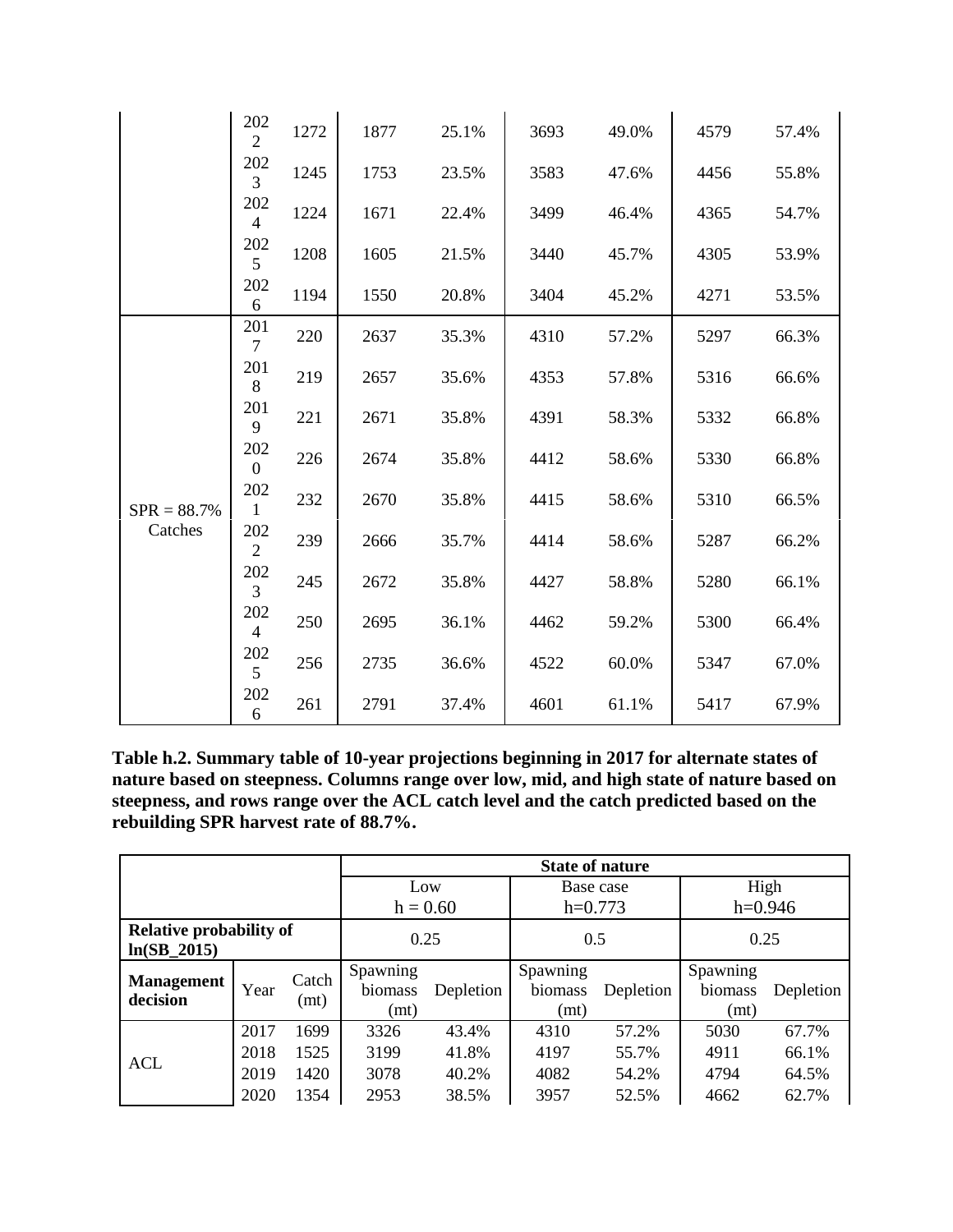|               | 2021 | 1308 | 2826 | 36.9% | 3823 | 50.7% | 4518 | 60.8% |
|---------------|------|------|------|-------|------|-------|------|-------|
|               | 2022 | 1272 | 2708 | 35.4% | 3693 | 49.0% | 4375 | 58.9% |
|               | 2023 | 1245 | 2614 | 34.1% | 3583 | 47.6% | 4249 | 57.2% |
|               | 2024 | 1224 | 2548 | 33.3% | 3499 | 46.4% | 4149 | 55.8% |
|               | 2025 | 1208 | 2508 | 32.7% | 3440 | 45.7% | 4075 | 54.8% |
|               | 2026 | 1194 | 2489 | 32.5% | 3404 | 45.2% | 4024 | 54.1% |
| $SPR = 88.7%$ | 2017 | 220  | 3326 | 43.4% | 4310 | 57.2% | 5030 | 67.7% |
|               | 2018 | 219  | 3354 | 43.8% | 4353 | 57.8% | 5074 | 68.3% |
|               | 2019 | 221  | 3382 | 44.1% | 4391 | 58.3% | 5110 | 68.8% |
|               | 2020 | 226  | 3398 | 44.4% | 4412 | 58.6% | 5125 | 69.0% |
|               | 2021 | 232  | 3403 | 44.4% | 4415 | 58.6% | 5118 | 68.9% |
| Catches       | 2022 | 239  | 3409 | 44.5% | 4414 | 58.6% | 5103 | 68.7% |
|               | 2023 | 245  | 3432 | 44.8% | 4427 | 58.8% | 5097 | 68.6% |
|               | 2024 | 250  | 3479 | 45.4% | 4462 | 59.2% | 5112 | 68.8% |
|               | 2025 | 256  | 3553 | 46.4% | 4522 | 60.0% | 5148 | 69.3% |
|               | 2026 | 261  | 3647 | 47.6% | 4601 | 61.1% | 5203 | 70.0% |

## <span id="page-18-0"></span>**Research and data needs**

We recommend the following research be conducted before the next benchmark assessment model:

- 1. The canary rockfish stock has high density near the US-Canadian border, so previous assessment authors and STAR panel reports have recommended an assessment model that incorporates landings, abundance index, and compositional data from both US and southern British Columbia regions. However, we do not believe that incorporating heterogeneous data from different sampling programs and management jurisdictions is feasible without using a spatial model (e.g., our base model), both because different jurisdictions are likely to have different exploitation histories, and because different regions are likely to have different data sources (invalidating the second-stage expansion used in coast-wide models). Given the use of a spatial model, we recommend that efforts proceed to gather, document, analyze, and evaluate Canadian data sources for a joint assessment.
- 2. Direct observation of canary rockfish suggests that individuals are often associated with rocky habitat, and therefore may not be available to the bottom trawl gear used to obtain coast-wide fishery-independent data in the California Current. Recent research suggests that, when (1) a portion of the population is unavailable to survey sampling gear, and (2) the proportion of the population that is unavailable varies among years (e.g., due to densitydependent habitat selection), then survey indices are likely not representative of stock-wide trends in abundance. Therefore, we highly encourage a coast-wide pilot study for an alternative sampling method (e.g., hook-and-line sampling), as well as its calibration against the existing bottom trawl survey via paired sampling methods (Thorson et al. 2013b).
- 3. A spatial model replaces problematic assumptions in a coast-wide model (i.e., an equally mixed stock in which every individual fish and fishing operation has equal probability of encounter, no spatial variation in density or exploitation history) with other difficult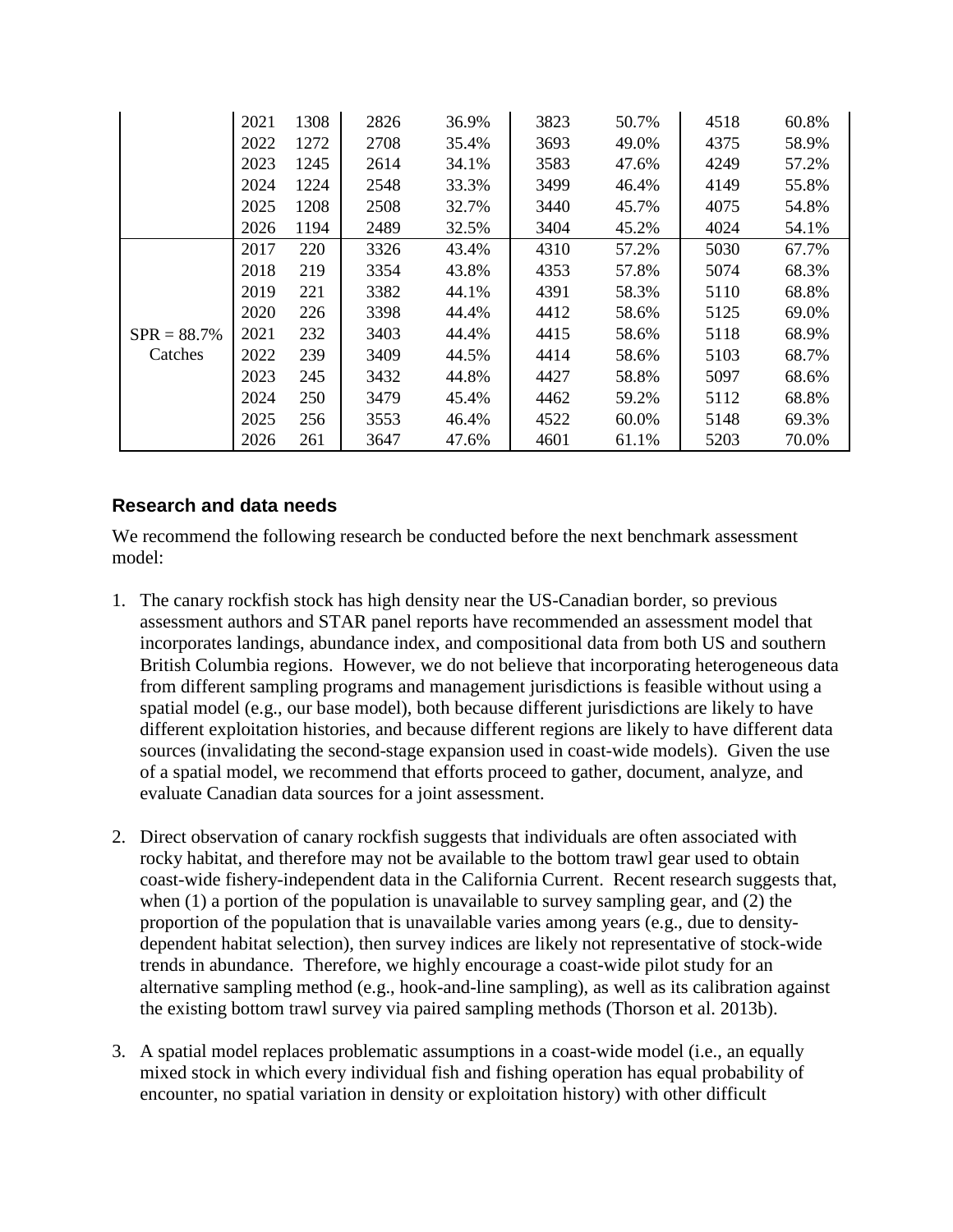assumptions (Punt et al. 2015). In particular, our base model represents the assumption that movement is negligible among strata. We therefore recommend that tag-resighting studies be initiated to estimate interannual movement rates.

4. We also note that this assessment, like many other rockfish assessments in the California Current (e.g., darkblotched rockfish) is highly sensitive to assumptions regarding life history characteristics including natural mortality rate and the steepness of the stock-recruit relationship. We therefore recommend ongoing research for these and other life history parameters that form the primary axis of uncertainty for many rockfishes. In particular, research regarding steepness could involve exploration of the impact of autocorrelation within a species, cross-correlation among species, and model mis-specification leading the bias in the reconstruction of spawning output for species included in the prior. Steepness research could also involve a management strategy evaluation to evaluate the potential impact of rapid changes in the assumed value of steepness on management performance (i.e., false positives in detecting overfished or rebuilt stocks). Research regarding natural mortality could involve continued investigations of the relationship between natural mortality and the Brody growth coefficient, as well as how to incorporate prior information regarding this relationship into Stock Synthesis.

## <span id="page-19-0"></span>**Rebuilding projections**

The assessment estimates that the canary stock is fully rebuilt, and has been since 2006. As stated previously (and demonstrated in subsequent sensitivity analyses), the increased rate of rebuilding estimated in this assessment relative to previous assessments is informed in large part by changes in the meta-analytic prior on steepness since the last full canary assessment in 2007. Given that we estimate the stock to have rebuilt, we do not provide any rebuilding projections.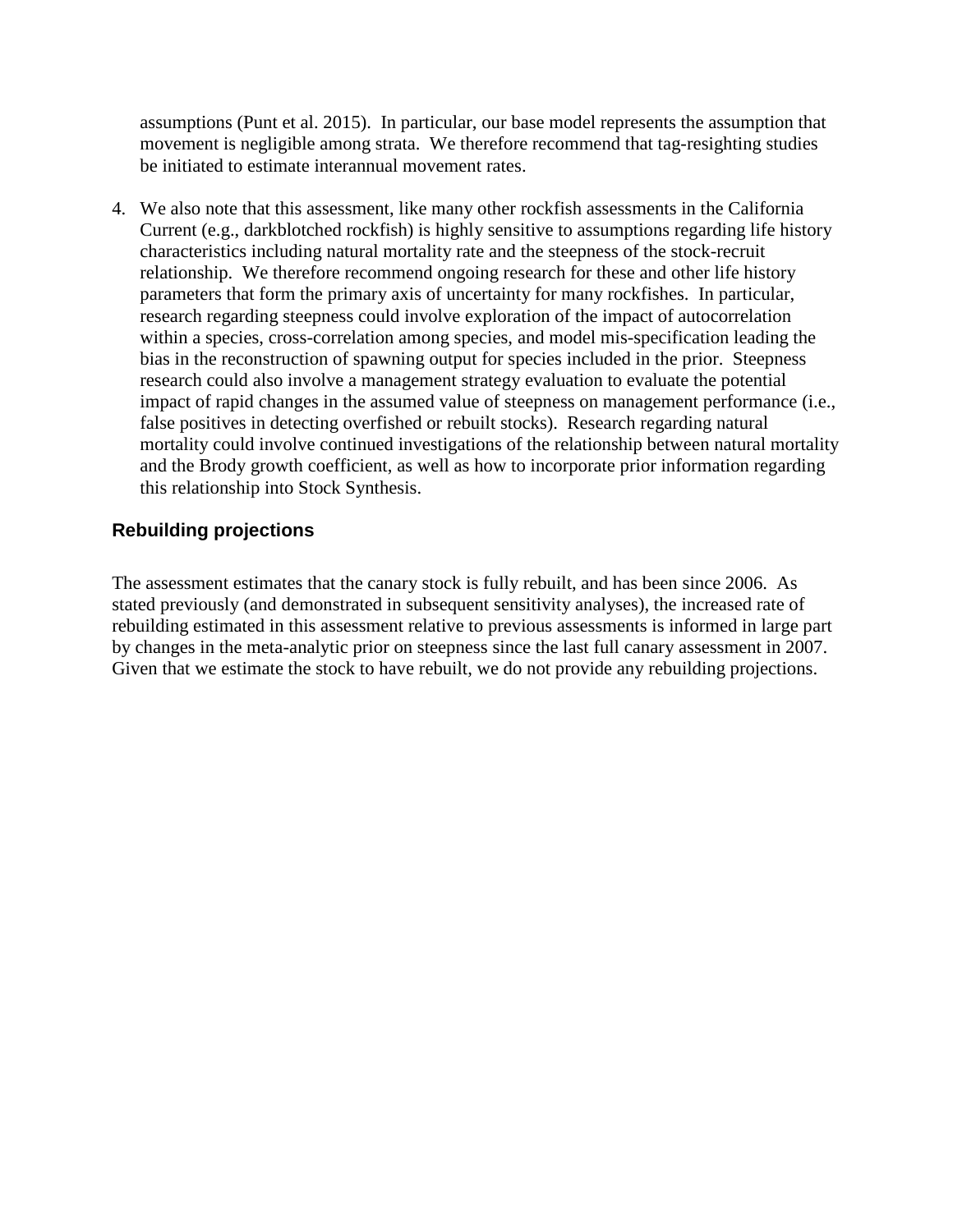## **Table i. Summary table of the results.**

|                                                | 2006              | 2007              | 2008              | 2009              | 2010              | 2011              | 2012              | 2013              | 2014              | 2015             |
|------------------------------------------------|-------------------|-------------------|-------------------|-------------------|-------------------|-------------------|-------------------|-------------------|-------------------|------------------|
| Commercial landings (mt)                       | 7.76              | 12.02             | 8.16              | 11.7              | 14.3              | 14.82             | 15.6              | 14.66             | 16.72             | NA               |
| Total catch (mt)                               | 54.82             | 47.7              | 38.06             | 47.68             | 45.62             | 60.48             | 36.53             | 35.58             | 43.29             | NA               |
| OFL (mt)                                       | 279               | 172               | 179               | 937               | 940               | 614               | 622               | 752               | 741               | 733              |
| $ACL$ (mt)                                     | 47                | 44                | 44                | 105               | 105               | 102               | 107               | 116               | 119               | 122              |
| 1-SPR                                          | 0.027             | 0.032             | 0.020             | 0.044             | 0.034             | 0.022             | 0.022             | 0.023             | 0.025             | NA               |
| Exploitation rate (catch/ age $5+$<br>biomass) | 0.002             | 0.002             | 0.001             | 0.002             | 0.001             | 0.002             | 0.001             | 0.001             | 0.001             | NA               |
| Age $5+$ biomass (mt)                          | 27,246            | 28,693            | 30,211            | 31,376            | 32,156            | 32,929            | 34,006            | 34,521            | 35,287            | 36,411           |
| Spawning Output (millions eggs)                | 3,044             | 3,234             | 3,407             | 3,570             | 3,727             | 3,873             | 3,994             | 4,089             | 4,161             | 4,218            |
| ~95% Confidence Interval                       | $2,661-$<br>3,427 | 2,834-<br>3,635   | 2,992-<br>3,822   | $3,142-$<br>3,999 | 3,286-<br>4,168   | $3,421-$<br>4,325 | $3,533-$<br>4,455 | $3,622-$<br>4,557 | 3,689-<br>4,632   | 3,744-<br>4,693  |
| Recruitment                                    | 1,477             | 2,778             | 1,001             | 2,193             | 3,274             | 1,509             | 1,261             | 1,176             | 1,809             | 2,719            |
| ~95% Confidence Interval                       | 969-<br>2,253     | 1,949-<br>3,959   | $620 -$<br>1,615  | 1,482-<br>3,244   | $2,137-$<br>5,014 | $941 -$<br>2,421  | $747-$<br>2,130   | $677-$<br>2,042   | $1,011-$<br>3,239 | 1,070-<br>6,910  |
| Depletion $(\%)$                               | 40.4%             | 42.9%             | 45.2%             | 47.4%             | 49.5%             | 51.4%             | 53.0%             | 54.3%             | 55.2%             | 56.0%            |
| ~95% Confidence Interval                       | $35.9 -$<br>44.8% | $38.3 -$<br>47.5% | $40.5 -$<br>49.9% | $42.6 -$<br>52.2% | $44.7 -$<br>54.3% | $46.6 -$<br>56.2% | $48.2 -$<br>57.8% | $49.5 -$<br>59.1% | $50.5 -$<br>59.9% | $51.4-$<br>60.6% |